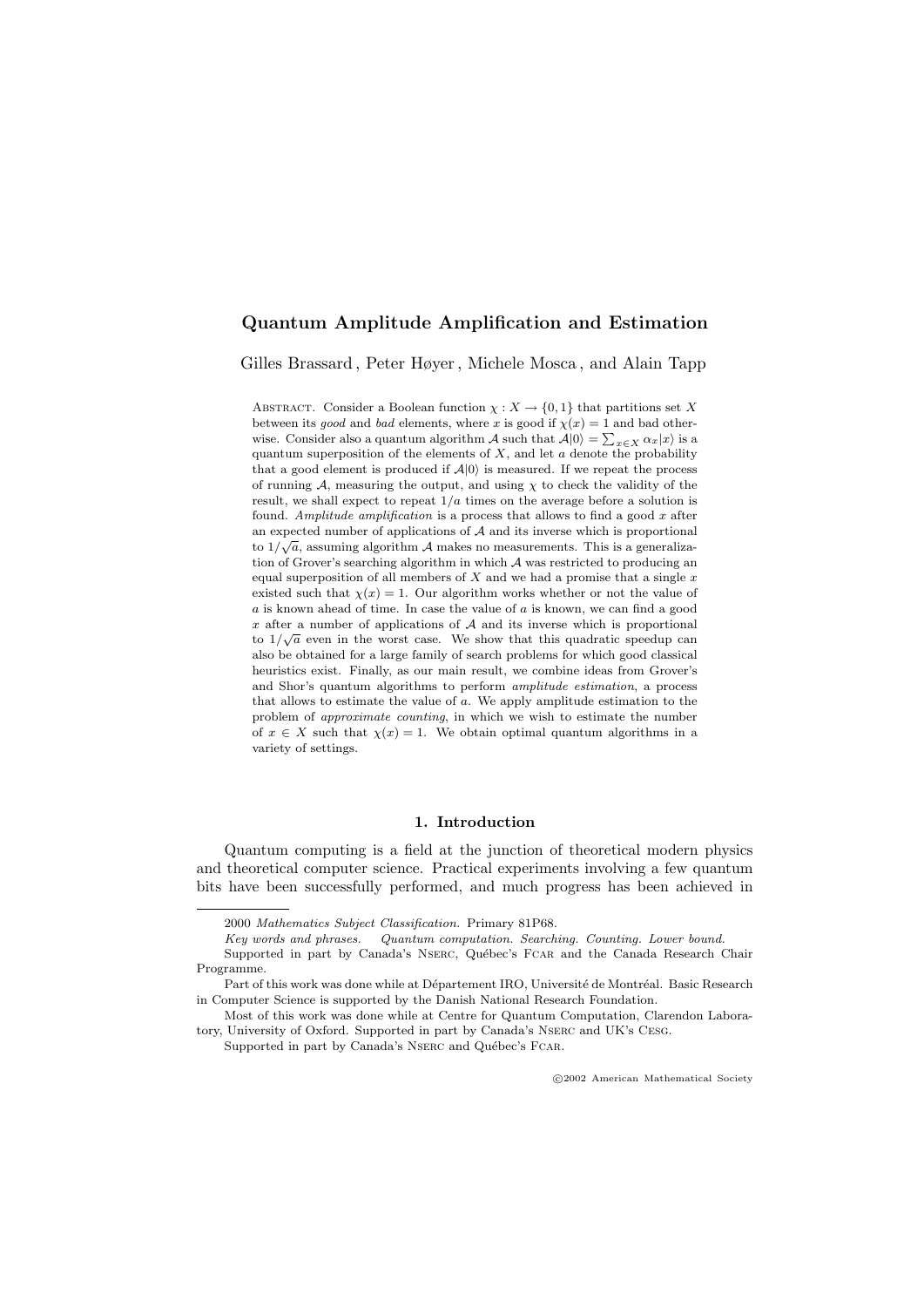quantum information theory, quantum error correction and fault tolerant quantum computation. Although we are still far from having desktop quantum computers in our offices, the quantum computational paradigm could soon be more than mere theoretical exercise.

The discovery by Peter Shor [15] of a polynomial-time quantum algorithm for factoring and computing discrete logarithms was a major milestone in the history of quantum computing. Another significant result is Lov Grover's quantum search algorithm [8, 9]. Grover's algorithm does not solve NP–complete problems in polynomial time, but the wide range of its applications more than compensates for this.

In this paper, we generalize Grover's algorithm in a variety of directions. Consider a problem that is characterized by a Boolean function  $\chi(x, y)$  in the sense that y is a good solution to instance x if and only if  $\chi(x, y) = 1$ . (There could be more than one good solution to a given instance.) If we have a probabilistic algorithm  $\mathcal P$ that outputs a guess  $\mathcal{P}(x)$  on input x, we can call  $\mathcal P$  and  $\chi$  repeatedly until a solution to instance x is found. If  $\chi(x,\mathcal{P}(x)) = 1$  with probability  $p_x > 0$ , we expect to repeat this process  $1/p_x$  times on the average. Consider now the case when we have a quantum algorithm  $A$  instead of the probabilistic algorithm. Assume  $A$  makes no measurements: instead of a classical answer, it produces quantum superposition  $|\Psi_x\rangle$  when run on input x. Let  $a_x$  denote the probability that  $|\Psi_x\rangle$ , if measured, would be a good solution. If we repeat the process of running  $A$  on  $x$ , measuring the output, and using  $\chi$  to check the validity of the result, we shall expect to repeat  $1/a_x$  times on the average before a solution is found. This is no better than the classical probabilistic paradigm.

In Section 2, we describe a more efficient approach to this problem, which we call amplitude amplification. Intuitively, the probabilistic paradigm increases the probability of success roughly by a constant on each iteration; by contrast, amplitude amplification increases the amplitude of success roughly by a constant on each iteration. Because amplitudes correspond to square roots of probabilities, it √ suffices to repeat the amplitude amplification process approximately  $1/\sqrt{a_x}$  times to achieve success with overwhelming probability. For simplicity, we assume in the rest of this paper that there is a single instance for which we seek a good solution, which allows us to dispense with input  $x$ , but the generalization to the paradigm outlined above is straightforward. Grover's original database searching quantum algorithm is a special case of this process, in which  $\chi$  is given by a function  $f: \{0, 1, \ldots, N-1\} \rightarrow \{0, 1\}$  for which we are promised that there exists a unique  $x_0$  such that  $f(x_0) = 1$ . If we use the Fourier transform as quantum algorithm  $\mathcal{A}$ or more simply the Walsh–Hadamard transform in case  $N$  is a power of 2—an equal superposition of all possible  $x$ 's is produced, whose success probability would be  $1/N$ if measured. Classical repetition would succeed after an expected number N of evaluations of f. Amplitude amplification corresponds to Grover's algorithm: it evaluations of f. Amplitude amplification corresponds to G<br>succeeds after approximately  $\sqrt{N}$  evaluations of the function.

We generalize this result further to the case when the probability of success  $a$ of algorithm  $A$  is not known ahead of time: it remains sufficient to evaluate  $A$  and  $\chi$  an expected number of times that is proportional to  $1/\sqrt{a}$ . Moreover, in the case  $a$  is known ahead of time, we give two different techniques that are guaranteed to find a good solution after a number of iterations that is proportional to  $1/\sqrt{a}$  in the worst case.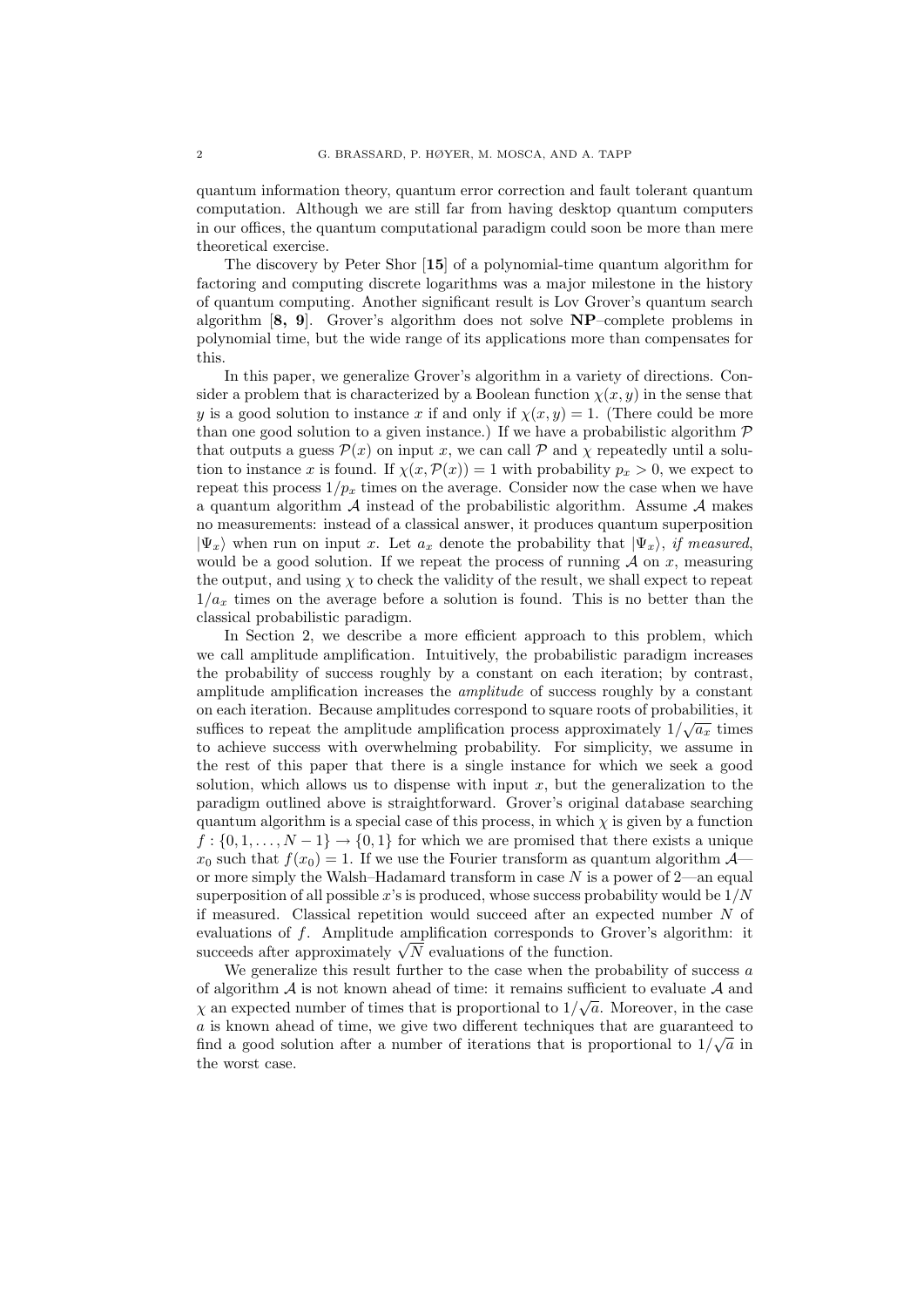It can be proven that Grover's algorithm goes quadratically faster than any possible classical algorithm when function f is given as a black box. However, it is usually the case in practice that information is known about  $f$  that allows us to solve the problem much more efficiently than by exhaustive search. The use of classical heuristics, in particular, will often yield a solution significantly more efficiently than straight quantum amplitude amplification would. In Section 3, we consider a broad class of classical heuristics and show how to apply amplitude amplification to obtain quadratic speedup compared to any such heuristic.

Finally, Section 4 addresses the question of estimating the success probability a of quantum algorithm A. We call this process amplitude estimation. As a special case of our main result (Theorem 12), an estimate for a is obtained after any number M of iterations which is within  $2\pi\sqrt{a(1-a)}/M + \pi^2/M^2$  of the correct value with probability at least  $8/\pi^2$ , where one iteration consists of running algorithm A once forwards and once backwards, and of computing function  $\chi$  once. As an application of this technique, we show how to approximately count the number of  $x$  such that  $f(x) = 1$  given a function  $f : \{0, 1, ..., N - 1\} \rightarrow \{0, 1\}$ . If the correct answer  $f(x) = 1$  given a function  $f : \{0, 1, ..., N - 1\} \to \{0, 1\}$ . If the correct answer<br>is  $t > 0$ , it suffices to compute the function  $\sqrt{N}$  times to obtain an estimate roughly is  $t > 0$ , it suffices to compute the function  $\sqrt{N}$  times to obtain an estimate roughly within  $\sqrt{t}$  of the correct answer. A number of evaluations of f proportional to  $\frac{1}{\varepsilon}\sqrt{N/t}$  yields a result that is likely to be within  $\varepsilon t$  of the correct answer. (We can do slightly better in case  $\varepsilon$  is not fixed.) If it is known ahead of time that the correct answer is either  $t = 0$  or  $t = t_0$  for some fixed  $t_0$ , we can determine which is the case with certainty using a number of evaluations of f proportional to  $\sqrt{N/t_0}$ . If we have no prior knowledge about  $t$ , the exact count can be obtained with high probability after a number of evaluations of f that is proportional to  $\sqrt{t(N-t)}$ probability after a number of evaluations of f that is proportional to when  $0 < t < N$  and  $\sqrt{N}$  otherwise. Most of these results are optimal.

We assume in this paper that the reader is familiar with basic notions of quantum computing.

#### 2. Quantum amplitude amplification

Suppose we have a classical randomized algorithm that succeeds with some probability  $p$ . If we repeat the algorithm, say,  $j$  times, then our probability of success increases to roughly jp (assuming jp  $\ll 1$ ). Intuitively, we can think of this strategy as each additional run of the given algorithm boosting the probability of success by an additive amount of roughly p.

A quantum analogue of boosting the probability of success would be to boost the amplitude of being in a certain subspace of a Hilbert space. The general concept of amplifying the amplitude of a subspace was discovered by Brassard and Høyer [4] as a generalization of the boosting technique applied by Grover in his original quantum searching paper [8]. Following [4] and [3], we refer to their idea as amplitude amplification and detail the ingredients below.

Let  $H$  denote the Hilbert space representing the state space of a quantum system. Every Boolean function  $\chi : \mathbb{Z} \to \{0,1\}$  induces a partition of H into a direct sum of two subspaces, a good subspace and a bad subspace. The good subspace is the subspace spanned by the set of basis states  $|x\rangle \in \mathcal{H}$  for which  $\chi(x) = 1$ , and the *bad subspace* is its orthogonal complement in H. We say that the elements of the good subspace are good, and that the elements of the bad subspace are bad.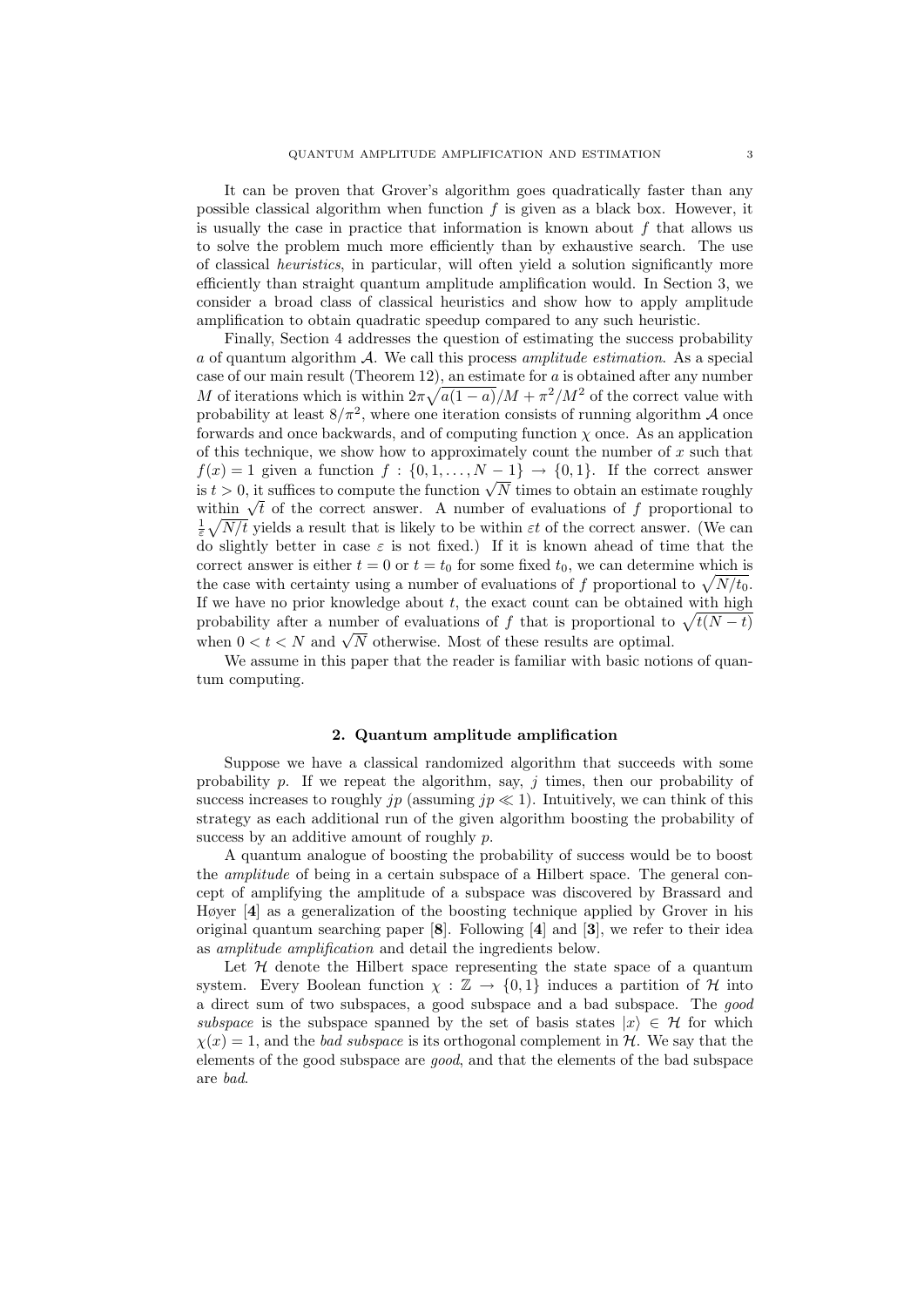Every pure state  $|\Upsilon\rangle$  in H has a unique decomposition as  $|\Upsilon\rangle = |\Upsilon_1\rangle + |\Upsilon_0\rangle$ , where  $|\Upsilon_1\rangle$  denotes the projection onto the good subspace, and  $|\Upsilon_0\rangle$  denotes the projection onto the bad subspace. Let  $a_{\Upsilon} = \langle \Upsilon_1 | \Upsilon_1 \rangle$  denote the probability that measuring  $|\Upsilon\rangle$  produces a good state, and similarly, let  $b_{\Upsilon} = \langle \Upsilon_0 | \Upsilon_0 \rangle$ . Since  $|\Upsilon_1\rangle$ and  $|\Upsilon_0\rangle$  are orthogonal, we have  $a_{\Upsilon} + b_{\Upsilon} = 1$ .

Let  $A$  be any quantum algorithm that acts on  $H$  and uses no measurements. Let  $|\Psi\rangle = A|0\rangle$  denote the state obtained by applying A to the initial zero state. The amplification process is realized by repeatedly applying the following unitary operator [4] on the state  $|\Psi\rangle$ ,

(1) 
$$
\mathbf{Q} = \mathbf{Q}(\mathcal{A}, \chi) = -\mathcal{A}\mathbf{S}_0 \mathcal{A}^{-1} \mathbf{S}_{\chi}.
$$

Here, the operator  $\mathbf{S}_{\chi}$  conditionally changes the sign of the amplitudes of the good states,

$$
|x\rangle \longmapsto \begin{cases} -|x\rangle & \text{if } \chi(x) = 1 \\ |x\rangle & \text{if } \chi(x) = 0, \end{cases}
$$

while the operator  $S_0$  changes the sign of the amplitude if and only if the state is the zero state  $|0\rangle$ . The operator **Q** is well-defined since we assume that A uses no measurements and, therefore, A has an inverse.

The usefulness of operator Q stems from its simple action on the subspace  $\mathcal{H}_{\Psi}$ spanned by the vectors  $|\Psi_1\rangle$  and  $|\Psi_0\rangle$ .

Lemma 1. We have that

$$
\begin{aligned} \mathbf{Q}|\Psi_1\rangle &= (1-2a)|\Psi_1\rangle - 2a|\Psi_0\rangle \\ \mathbf{Q}|\Psi_0\rangle &= 2(1-a)|\Psi_1\rangle + (1-2a)|\Psi_0\rangle, \end{aligned}
$$

where  $a = \langle \Psi_1 | \Psi_1 \rangle$ .

It follows that the subspace  $\mathcal{H}_{\Psi}$  is stable under the action of Q, a property that was first observed by Brassard and Høyer [4] and rediscovered by Grover [10].

Suppose  $0 < a < 1$ . Then  $\mathcal{H}_{\Psi}$  is a subspace of dimension 2, and otherwise  $\mathcal{H}_{\Psi}$ has dimension 1. The action of **Q** on  $\mathcal{H}_{\Psi}$  is also realized by the operator

$$
(2) \t\t\t\t\tU\PsiU\Psi0,
$$

which is composed of 2 reflections. The first operator,  $\mathbf{U}_{\Psi_0} = \mathbf{I} - \frac{2}{1-a} |\Psi_0\rangle \langle \Psi_0|$ , implements a reflection through the ray spanned by the vector  $|\Psi_0\rangle$ , while the second operator  $U_{\Psi} = I - 2|\Psi\rangle\langle\Psi|$  implements a reflection through the ray spanned by the vector  $|\Psi\rangle$ .

Consider the orthogonal complement  $\mathcal{H}_{\Psi}^{\perp}$  of  $\mathcal{H}_{\Psi}$  in  $\mathcal{H}$ . Since the operator  $\mathcal{A}\mathbf{S}_0\mathcal{A}^{-1}$  acts as the identity on  $\mathcal{H}_{\Psi}^{\perp}$ , operator **Q** acts as  $-\mathbf{S}_{\chi}$  on  $\mathcal{H}_{\Psi}^{\perp}$ . Thus,  $\mathbf{Q}^2$ acts as the identity on  $\mathcal{H}_{\Psi}^{\perp}$ , and every eigenvector of **Q** in  $\mathcal{H}_{\Psi}^{\perp}$  has eigenvalue +1 or  $-1$ . It follows that to understand the action of Q on an arbitrary initial vector  $|\Upsilon\rangle$  in H, it suffices to consider the action of Q on the projection of  $|\Upsilon\rangle$  onto  $\mathcal{H}_{\Psi}$ .

Since operator Q is unitary, the subspace  $\mathcal{H}_{\Psi}$  has an orthonormal basis consisting of two eigenvectors of Q,

(3) 
$$
|\Psi_{\pm}\rangle = \frac{1}{\sqrt{2}} \left( \frac{1}{\sqrt{a}} |\Psi_1\rangle \pm \frac{i}{\sqrt{1-a}} |\Psi_0\rangle \right),
$$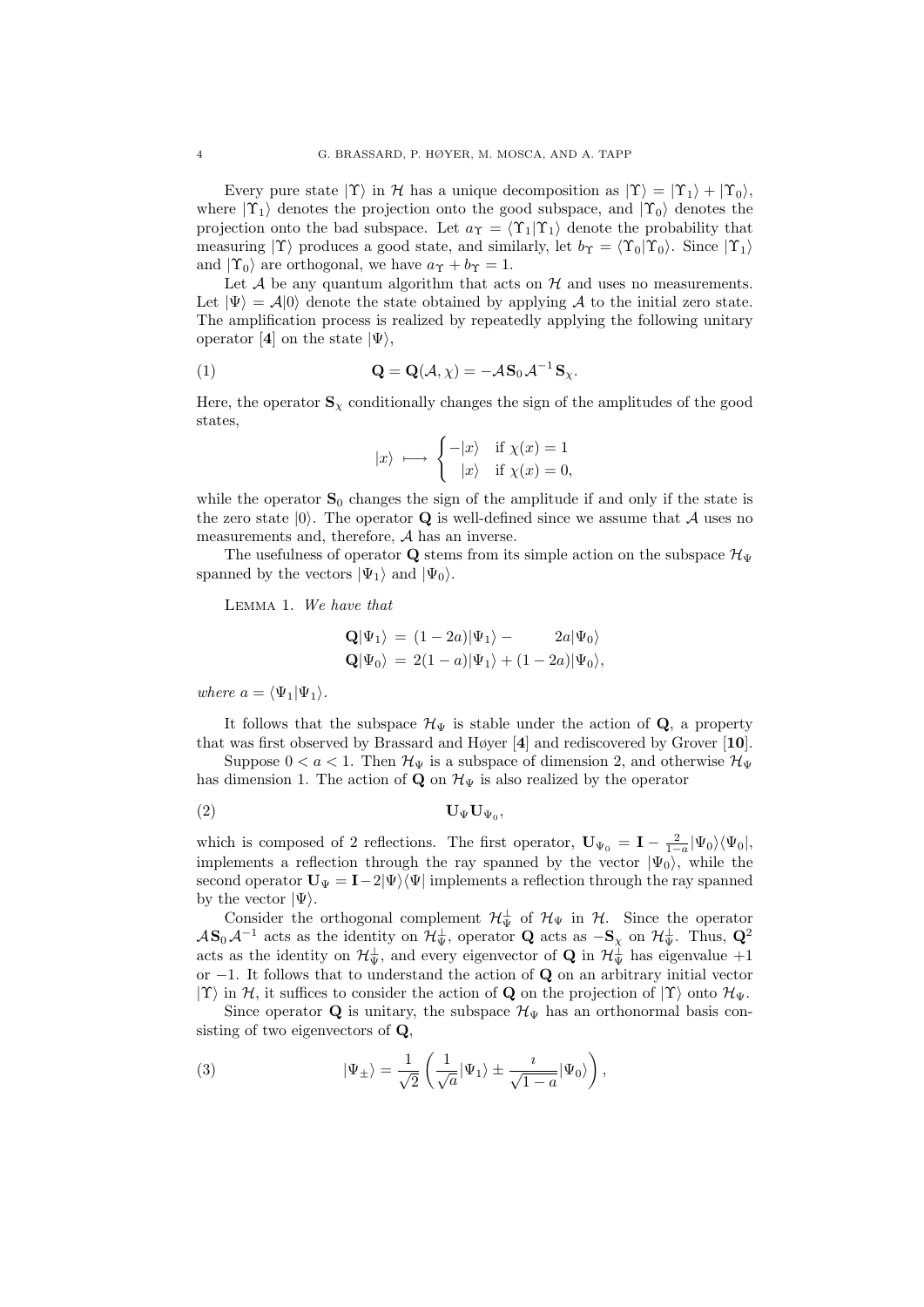provided  $0 < a < 1$ , where  $i = \sqrt{-1}$  denotes the principal square root of  $-1$ . The corresponding eigenvalues are

$$
\lambda_{\pm} = e^{\pm i2\theta_a},
$$

where the angle  $\theta_a$  is defined so that

(5) 
$$
\sin^2(\theta_a) = a = \langle \Psi_1 | \Psi_1 \rangle
$$

and  $0 \leq \theta_a \leq \pi/2$ .

We use operator  $Q$  to boost the success probability  $a$  of the quantum algorithm A. First, express  $|\Psi\rangle = A|0\rangle$  in the eigenvector basis,

(6) 
$$
\mathcal{A}|0\rangle = |\Psi\rangle = \frac{-i}{\sqrt{2}} \left( e^{i\theta_a} |\Psi_+\rangle - e^{-i\theta_a} |\Psi_-\rangle \right).
$$

It is now immediate that after j applications of operator  $Q$ , the state is

(7) 
$$
\mathbf{Q}^{j}|\Psi\rangle = \frac{-i}{\sqrt{2}} \left( e^{(2j+1)i\theta_a} |\Psi_+\rangle - e^{-(2j+1)i\theta_a} |\Psi_-\rangle \right)
$$

(8) 
$$
= \frac{1}{\sqrt{a}} \sin((2j+1)\theta_a) |\Psi_1\rangle + \frac{1}{\sqrt{1-a}} \cos((2j+1)\theta_a) |\Psi_0\rangle.
$$

It follows that if  $0 < a < 1$  and if we compute  $\mathbf{Q}^m | \Psi \rangle$  for some integer  $m \geq 0$ , then a final measurement will produce a good state with probability equal to  $\sin^2((2m +$  $1)\theta_a$ ).

If the initial success probability a is either 0 or 1, then the subspace  $\mathcal{H}_{\Psi}$  spanned by  $|\Psi_1\rangle$  and  $|\Psi_0\rangle$  has dimension 1 only, but the conclusion remains the same: If we measure the system after  $m$  rounds of amplitude amplification, then the outcome is good with probability  $\sin^2((2m+1)\theta_a)$ , where the angle  $\theta_a$  is defined so that Equation 5 is satisfied and so that  $0 \le \theta_a \le \pi/2$ .

Therefore, assuming  $a > 0$ , to obtain a high probability of success, we want to choose integer m such that  $\sin^2((2m+1)\theta_a)$  is close to 1. Unfortunately, our ability to choose m wisely depends on our knowledge about  $\theta_a$ , which itself depends on a. The two extreme cases are when we know the exact value of  $a$ , and when we have no prior knowledge about a whatsoever.

Suppose the value of a is known. If  $a > 0$ , then by letting  $m = \lfloor \pi/4\theta_a \rfloor$ , we have that  $\sin^2((2m+1)\theta_a) \geq 1-a$ , as shown in [3]. The next theorem is immediate.

THEOREM 2 (Quadratic speedup). Let  $A$  be any quantum algorithm that uses no measurements, and let  $\chi : \mathbb{Z} \to \{0,1\}$  be any Boolean function. Let a the initial success probability of A. Suppose  $a > 0$ , and set  $m = \lfloor \pi/4\theta_a \rfloor$ , where  $\theta_a$  is defined so that  $\sin^2(\theta_a) = a$  and  $0 < \theta_a \le \pi/2$ . Then, if we compute  $\mathbf{Q}^m \mathcal{A} |0\rangle$  and measure the system, the outcome is good with probability at least max $(1 - a, a)$ .

Note that any implementation of algorithm  $\mathbf{Q}^m \mathcal{A}|0\rangle$  requires that the value of  $a$  is known so that the value of  $m$  can be computed. We refer to Theorem 2 as a quadratic speedup, or the square-root running-time result. The reason for this is that if an algorithm A has success probability  $a > 0$ , then after an expected number of  $1/a$  applications of  $\mathcal{A}$ , we will find a good solution. Applying the above theorem reduces this to an expected number of at most  $(2m+1)/\max(1-a,a) \in \Theta(\frac{1}{\sqrt{a}})$ applications of  $A$  and  $A^{-1}$ .

As an application of Theorem 2, consider the search problem [9] in which we are given a Boolean function  $f : \{0, 1, \ldots, N-1\} \rightarrow \{0, 1\}$  satisfying the promise that there exists a unique  $x_0 \in \{0, 1, \ldots, N-1\}$  on which f takes value 1, and we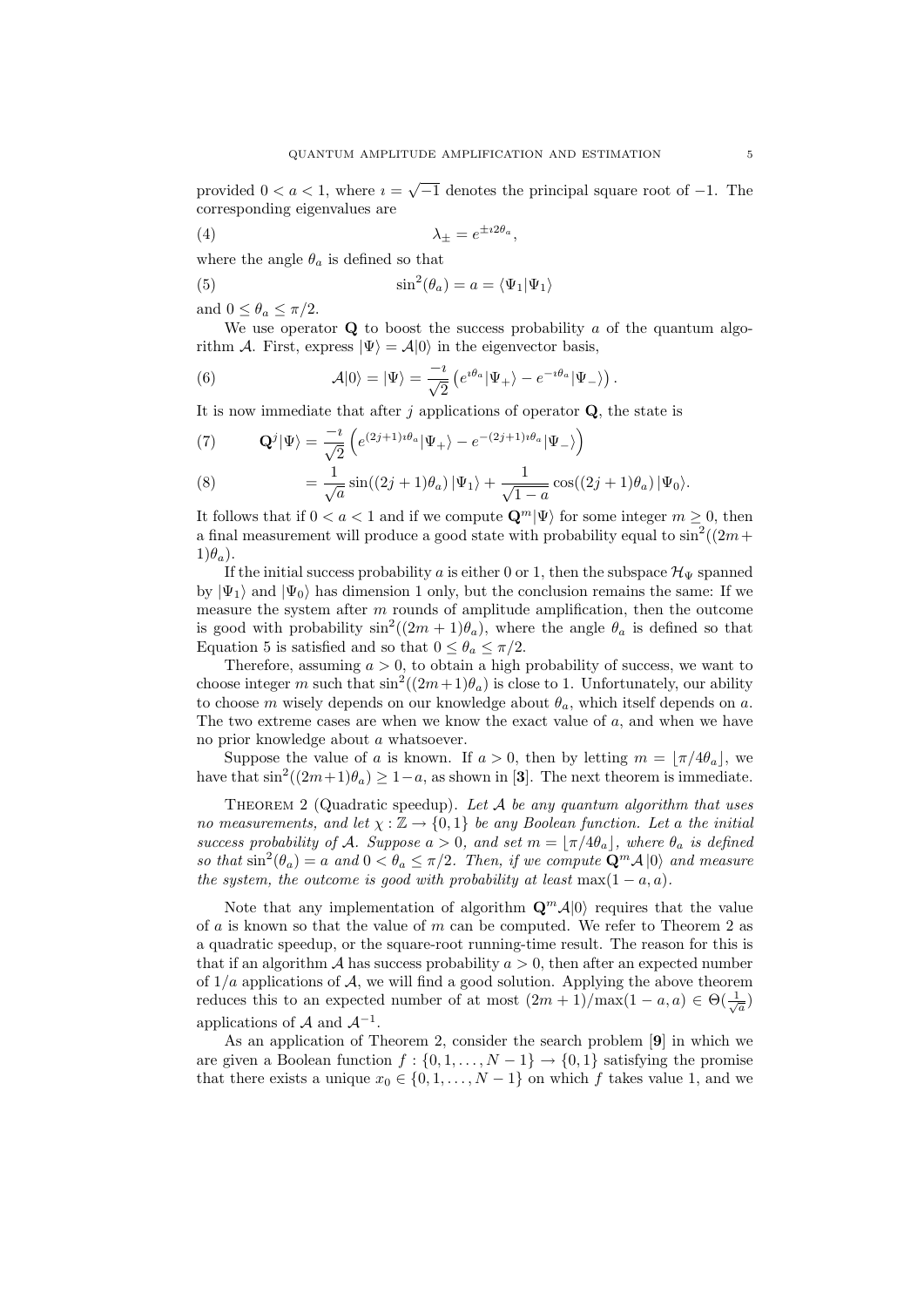are asked to find  $x_0$ . If f is given as a black box, then on a classical computer, we need to evaluate f on an expected number of roughly half the elements of the domain in order to determine  $x_0$ .

By contrast, Grover [9] discovered a quantum algorithm that only requires an By contrast, Grover [9] discovered a quantum algorithm that only requires an expected number of evaluations of f in the order of  $\sqrt{N}$ . In terms of amplitude amplification, Grover's algorithm reads as follows: Let  $\chi = f$ , and let  $\mathcal{A} = \mathbf{W}$  be the Walsh-Hadamard transform on  $n$  qubits that maps the initial zero state  $|0\rangle$  to √ 1  $\frac{1}{N}\sum_{x=0}^{N-1}|x\rangle$ , an equally-weighted superposition of all  $N=2^n$  elements in the domain of f. Then the operator  $\mathbf{Q} = -A\mathbf{S}_0A^{-1}\mathbf{S}_\chi$  is equal to the iterate  $-\mathbf{WS}_0\mathbf{WS}_f$ applied by Grover in his searching paper [9]. The initial success probability a of  $\mathcal{A}$ is exactly 1/N, and if we measure after  $m = |\pi/4\theta_a|$  iterations of Q, the probability of measuring  $x_0$  is lower bounded by  $1 - 1/N$  [3].

Now, suppose that the value of  $\alpha$  is not known. In Section 4, we discuss techniques for finding an estimate of a, whereafter one then can apply a weakened version of Theorem 2 in which the exact value of a is replaced by an estimate of it. Another idea is to try to find a good solution without prior computation of an estimate of a. Within that approach, by adapting the ideas in Section 6 in [3] we can still obtain a quadratic speedup.

THEOREM 3 (Quadratic speedup without knowing  $a$ ). There exists a quantum algorithm  $QSearch$  with the following property. Let  $A$  be any quantum algorithm that uses no measurements, and let  $\chi : \mathbb{Z} \to \{0,1\}$  be any Boolean function. Let a denote the initial success probability of A. Algorithm QSearch finds a good solution using an expected number of applications of  $\tilde{A}$  and  $A^{-1}$  which are in  $\Theta(\frac{1}{\sqrt{a}})$  if  $a > 0$ , and otherwise runs forever.

The algorithm in the above theorem utilizes the given quantum algorithm  $\mathcal A$ as a subroutine and the operator Q. The complete algorithm is as follows:

### Algorithm(  $\mathbf{QSearch}(\mathcal{A}, \chi)$ )

- (1) Set  $l = 0$  and let c be any constant such that  $1 < c < 2$ .
- (2) Increase l by 1 and set  $\dot{M} = [c^l]$ .
- (3) Apply A on the initial state  $|0\rangle$ , and measure the system. If the outcome |z) is good, that is, if  $\chi(z) = 1$ , then output z and stop.
- (4) Initialize a register of appropriate size to the state  $A|0\rangle$ .
- (5) Pick an integer j between 1 and M uniformly at random.
- (6) Apply  $\mathbf{Q}^j$  to the register, where  $\mathbf{Q} = \mathbf{Q}(\mathcal{A}, \chi)$ .
- (7) Measure the register. If the outcome  $|z\rangle$  is good, then output z and stop. Otherwise, go to step 2.

The intuition behind this algorithm is as follows. In a 2-dimensional real vector space, if we pick a unit vector  $(x, y) = (\cos(\cdot), \sin(\cdot))$  uniformly at random then the expected value of  $y^2$  is  $1/2$ . Consider Equation 8. If we pick j at random between 1 and M for some integer M such that  $M\theta_a$  is larger than, say,  $100\pi$ , then we have a good approximation to a random unit vector, and we will succeed with probability close to  $1/2$ .

To turn this intuition into an algorithm, the only obstacle left is that we do not know the value of  $\theta_a$ , and hence do not know an appropriate value for M. However, we can overcome this by using exponentially increasing values of  $M$ , an idea similar to the one used in "exponential searching" (which is a term that does not refer to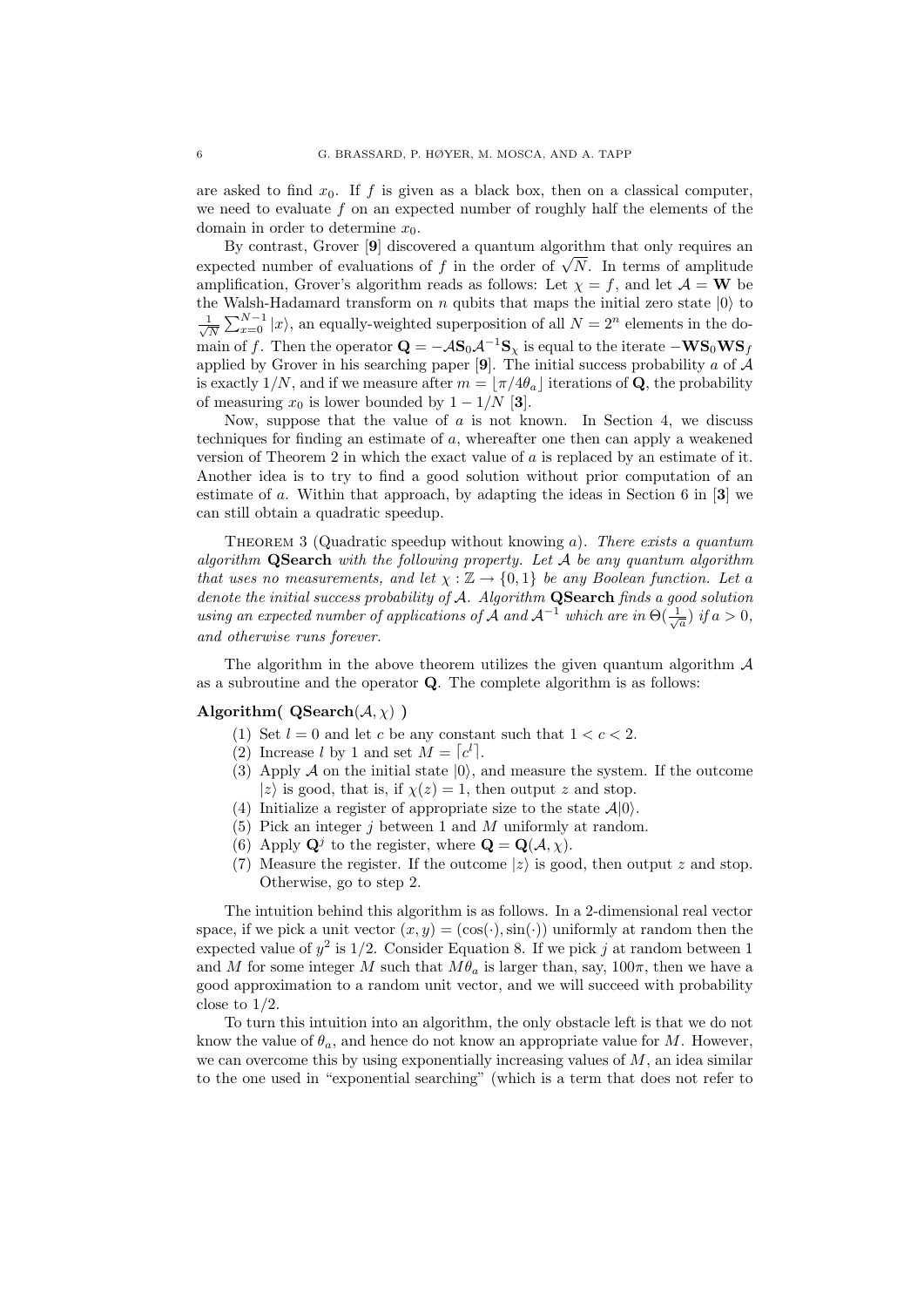the running time of the method, but rather to an exponentially increasing growth of the size of the search space).

The correctness of algorithm QSearch is immediate and thus to prove the theorem, it suffices to show that the expected number of applications of  $\mathcal A$  and  $\mathcal A^{-1}$ is in the order of  $1/\sqrt{a}$ . This can be proven by essentially the same techniques applied in the proof of Theorem 3 in [3] and we therefore only give a very brief sketch of the proof.

On the one hand, if the initial success probability a is at least  $3/4$ , then step 3 ensures that we soon will measure a good solution. On the other hand, if  $0 < a <$  $3/4$  then, for any given value of M, the probability of measuring a good solution in step 7 is lower bounded by

(9) 
$$
\frac{1}{2}\left(1-\frac{1}{2M\sqrt{a}}\right).
$$

Let  $c_0 > 0$  be such that  $c = 2(1 - c_0)$  and let  $M_0 = 1/(2c_0\sqrt{1-c_0})$  $\overline{a}$ ). The expected number of applications of A is upper bounded by  $T_1 + T_2$ , where  $T_1$  denotes the maximum number of applications of A the algorithm uses while  $M < M_0$ , and where  $T_2$  denotes the expected number of applications of  $A$  the algorithm uses while  $M \geq M_0$ . Clearly  $T_1 \in O(M_0) = O(\frac{1}{\sqrt{a}})$  and we now show that  $T_2 \in O(\frac{1}{\sqrt{a}})$ as well.

For all  $M \geq M_0$ , the measurement in step 7 yields a good solution with probability at least  $\frac{1}{2}(1-c_0)$ , and hence it fails to yield a good solution with probability at most  $p_0 = \frac{1}{2}(1 + c_0)$ . Thus for all  $i \geq 0$ , with probability at most  $p_0^i$ , we have that  $M \geq M_0 c^{\tilde{i}}$  at some point after step 2 while running the algorithm. Hence  $T_2$ is at most on the order of  $\sum_{i\geq 0} M_0 (cp_0)^i$  which is in  $O(M_0)$  since  $cp_0 < 1$ . The total expected number of applications of A is thus in  $O(M_0)$ , which is  $O(\frac{1}{\sqrt{a}})$ .

For the lower bound, if M were in  $o(\frac{1}{\sqrt{a}})$ , then the probability that we measure a good solution in step 7 would be vanishingly small. This completes our sketch of the proof of Theorem 3.

### 2.1. Quantum de-randomization when the success

probability is known. We now consider the situation where the success probability a of the quantum algorithm  $\mathcal A$  is known. If  $a = 0$  or  $a = 1$ , then amplitude amplification will not change the success probability, so in the rest of this section, we assume that  $0 < a < 1$ . Theorem 2 allows us to boost the probability of success to at least max $(1 - a, a)$ . A natural question to ask is whether it is possible to improve this to certainty, still given the value of a. It turns out that the answer is positive. This is unlike classical computers, where no such general de-randomization technique is known. We now describe 2 optimal methods for obtaining this, but other approaches are possible.

The first method is by applying amplitude amplification, not on the original algorithm  $A$ , but on a slightly modified version of it. By Equation 8, if we measure the state  $\mathbf{Q}^m \mathcal{A}|0\rangle$ , then the outcome is good with probability  $\sin^2((2m+1)\theta_a)$ . In particular, if  $\tilde{m} = \pi/4\theta_a - 1/2$  happens to be an integer, then we would succeed with certainty after  $\tilde{m}$  applications of Q. In general,  $\overline{m} = |\tilde{m}|$  iterations is a fraction of 1 iteration too many, but we can compensate for that by choosing  $\overline{\theta_a} = \pi/(4\overline{m}+\overline{m})$ 2), an angle slightly smaller than  $\theta_a$ . Any quantum algorithm that succeeds with probability  $\bar{a}$  such that  $\sin^2(\bar{\theta}_a) = \bar{a}$ , will succeed with certainty after  $\bar{m}$  iterations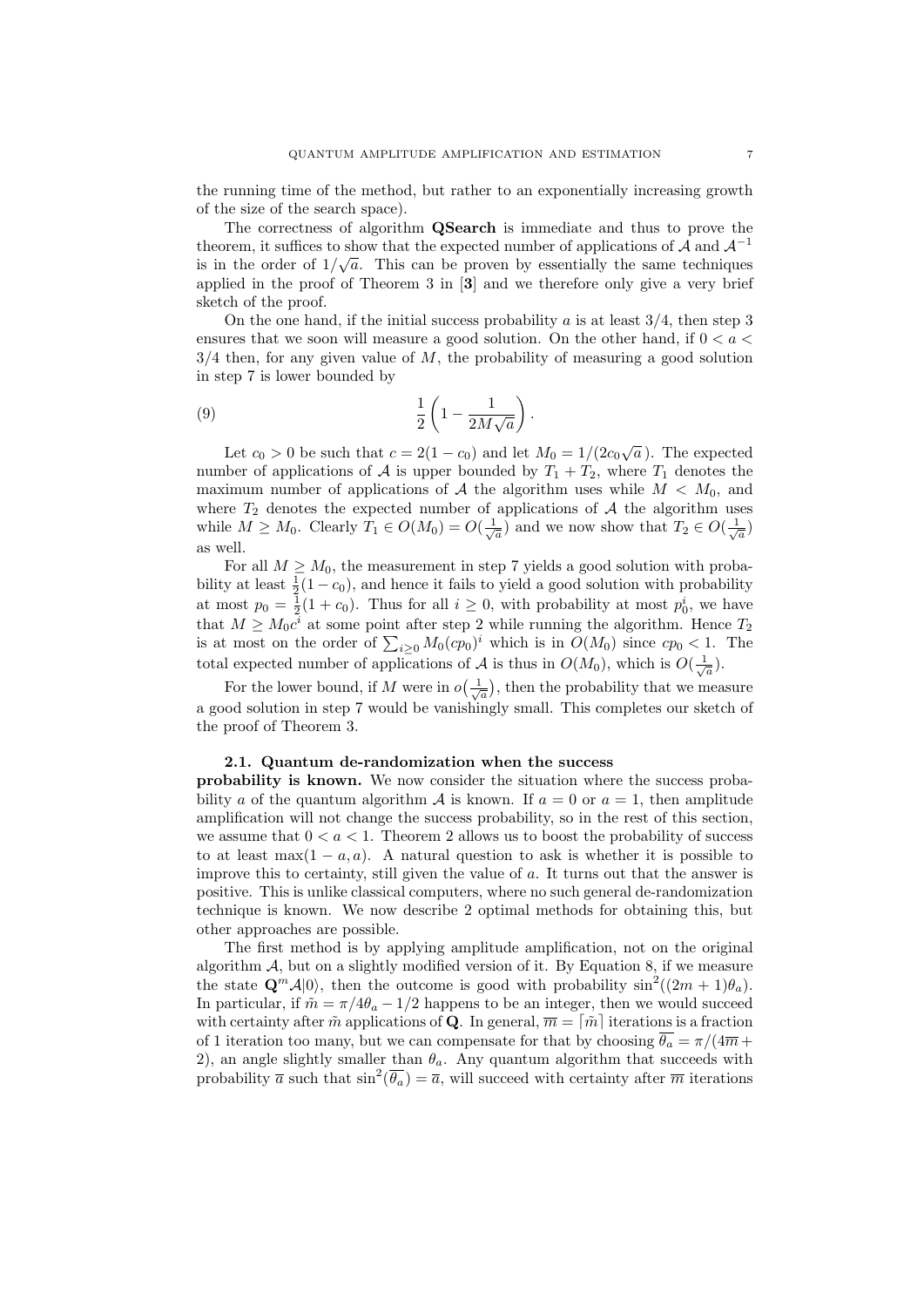of amplitude amplification. Given  $A$  and its initial success probability  $a$ , it is easy to construct a new quantum algorithm that succeeds with probability  $\overline{a} \leq a$ : Let  $\beta$  denote the quantum algorithm that takes a single qubit in the initial state  $|0\rangle$ and rotates it to the superposition  $\sqrt{1 - \overline{a}/a}$  (0) +  $\sqrt{\overline{a}/a}$  (1). Apply both A and  $\beta$ , and define a good solution as one in which  $\mathcal A$  produces a good solution, and the outcome of  $\beta$  is the state  $|1\rangle$ . Theorem 4 follows.

THEOREM 4 (Quadratic speedup with known a). Let  $A$  be any quantum algorithm that uses no measurements, and let  $\chi : \mathbb{Z} \to \{0,1\}$  be any Boolean function. There exists a quantum algorithm that given the initial success probability  $a > 0$  of A, finds a good solution with certainty using a number of applications of A and  $A^{-1}$ which is in  $\Theta(\frac{1}{\sqrt{a}})$  in the worst case.

The second method to obtain success probability 1 requires a generalization of operator **Q**. Given angles  $0 \leq \phi, \varphi < 2\pi$ , redefine **Q** as follows,

(10) 
$$
\mathbf{Q} = \mathbf{Q}(\mathcal{A}, \chi, \phi, \varphi) = -\mathcal{A} \mathbf{S}_0(\phi) \mathcal{A}^{-1} \mathbf{S}_\chi(\varphi).
$$

Here, the operator  $\mathbf{S}_{\chi}(\varphi)$  is the natural generalization of the  $\mathbf{S}_{\chi}$  operator,

$$
|x\rangle \longmapsto \begin{cases} e^{i\varphi}|x\rangle & \text{if } \chi(x) = 1\\ |x\rangle & \text{if } \chi(x) = 0. \end{cases}
$$

Similarly, the operator  $\mathbf{S}_0(\phi)$  multiplies the amplitude by a factor of  $e^{i\phi}$  if and only if the state is the zero state  $|0\rangle$ . The action of operator  $\mathbf{Q}(\mathcal{A}, \chi, \phi, \varphi)$  is also realized by applying an operator that is composed of two pseudo-reflections: the operator  $\mathcal{A}S_0(\phi)\mathcal{A}^{-1}$  and the operator  $-S_\chi(\varphi)$ .

The next lemma shows that the subspace  $\mathcal{H}_{\Psi}$  spanned by  $|\Psi_1\rangle$  and  $|\Psi_0\rangle$  is stable under the action of Q, just as in the special case  $Q(\mathcal{A}, \chi, \pi, \pi)$  studied above.

LEMMA 5. Let 
$$
\mathbf{Q} = \mathbf{Q}(\mathcal{A}, \chi, \phi, \varphi)
$$
. Then  
\n
$$
\mathbf{Q}|\Psi_1\rangle = e^{i\varphi}((1 - e^{i\phi})a - 1)|\Psi_1\rangle + e^{i\varphi}(1 - e^{i\phi})a|\Psi_0\rangle
$$
\n
$$
\mathbf{Q}|\Psi_0\rangle = (1 - e^{i\phi})(1 - a)|\Psi_1\rangle - ((1 - e^{i\phi})a + e^{i\phi})|\Psi_0\rangle,
$$

where  $a = \langle \Psi_1 | \Psi_1 \rangle$ .

Let  $\tilde{m} = \pi/4\theta_a - 1/2$ , and suppose that  $\tilde{m}$  is not an integer. In the second method to obtain a good solution with certainty, we also apply  $\lceil \tilde{m} \rceil$  iterations of amplitude amplification, but now we slow down the speed of the very last iteration only, as opposed to of all iterations as in the first method. For the case  $\tilde{m} < 1$ , this second method has also been suggested by Chi and Kim [6]. We start by applying the operator  $\mathbf{Q}(\mathcal{A}, \chi, \phi, \varphi)$  with  $\phi = \varphi = \pi$  a number of  $|\tilde{m}|$  times to the initial state  $|\Psi\rangle = A|0\rangle$ . By Equation 8, this produces the superposition

$$
\frac{1}{\sqrt{a}}\sin\left((2\lfloor \tilde{m} \rfloor + 1)\theta_a\right)|\Psi_1\rangle + \frac{1}{\sqrt{1-a}}\cos\left((2\lfloor \tilde{m} \rfloor + 1)\theta_a\right)|\Psi_0\rangle.
$$

Then, we apply operator Q one more time, but now using angles  $\phi$  and  $\varphi$ , both between 0 and  $2\pi$ , satisfying

(11) 
$$
e^{i\varphi}(1 - e^{i\phi})\sqrt{a}\sin((2\lfloor \tilde{m} \rfloor + 1)\theta_a)
$$

$$
= ((1 - e^{i\phi})a + e^{i\phi})\frac{1}{\sqrt{1 - a}}\cos((2\lfloor \tilde{m} \rfloor + 1)\theta_a).
$$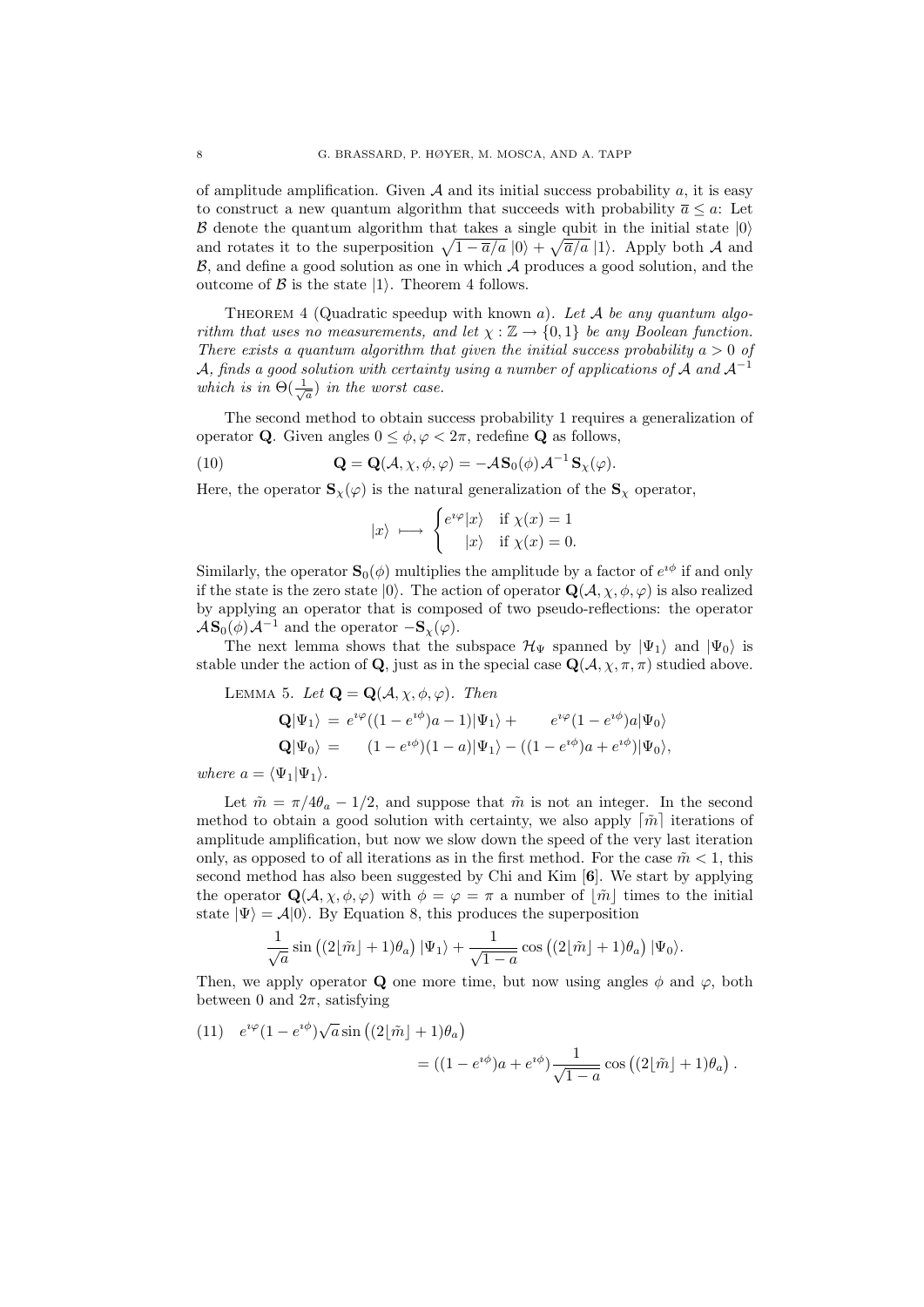By Lemma 5, this ensures that the resulting superposition has inner product zero with  $|\Psi_0\rangle$ , and thus a subsequent measurement will yield a good solution with certainty.

The problem of choosing  $\phi, \varphi \in \mathbb{R}$  such that Equation 11 holds is equivalent to requiring that

(12)  $\cot ((2[\tilde{m}] + 1)\theta_a) = e^{i\varphi} \sin(2\theta_a) (-\cos(2\theta_a) + i \cot(\phi/2))^{-1}.$ 

By appropriate choices of  $\phi$  and  $\varphi$ , the right hand side of Equation 12 can be made equal to any nonzero complex number of norm at most  $tan(2\theta_a)$ . Thus, since the left hand side of this equation is equal to some real number smaller than  $tan(2\theta_a)$ , there exist  $\phi, \varphi \in \mathbb{R}$  such that Equation 12 is satisfied, and hence also such that the expression in Equation 11 vanishes. In conclusion, applying  $\mathbf{Q}(\mathcal{A}, \chi, \phi, \varphi)$  with such  $\phi, \varphi \in \mathbb{R}$  at the very last iteration allows us to measure a good solution with certainty.

#### 3. Heuristics

As explained in the previous section, using the amplitude amplification technique to search for a solution to a search problem, one obtains a quadratic speedup compared to a brute force search. For many problems, however, good heuristics are known for which the expected running time, when applied to a "real-life" problem, is in  $o(\sqrt{N})$ , where N is the size of the search space. This fact would make amplitude amplification much less useful unless a quantum computer is somehow able to take advantage of these classical heuristics. In this section we concentrate on a large family of classical heuristics that can be applied to search problems. We show how these heuristics can be incorporated into the general amplitude amplification process.

By a heuristic, we mean a probabilistic algorithm, running in polynomial time, that outputs what one is searching for with some non-negligible probability.

Suppose we have a family  $\mathcal F$  of functions such that each  $f \in \mathcal F$  is of the form  $f: X \to \{0, 1\}$ . For a given function f we seek an input  $x \in X$  such that  $f(x) = 1$ . A heuristic is a function  $G : \mathcal{F} \times R \to X$ , for an appropriate finite set R. The heuristic G uses a random seed  $r \in R$  to generate a guess for an x such that  $f(x) = 1$ . For every function  $f \in \mathcal{F}$ , let  $t_f = |\{x \in X \mid f(x) = 1\}|$ , the number of good inputs x, and let  $h_f = |\{r \in R \mid f(G(f, r)) = 1\}|$ , the number of good seeds. We say that the heuristic is *efficient* for a given f if  $h_f/|R| > t_f/|X|$ , that is, if using  $G$  and a random seed to generate inputs to  $f$  succeeds with a higher probability than directly guessing inputs to  $f$  uniformly at random. The heuristic is good in general if

$$
\mathbf{E}_{\mathcal{F}}\left(\frac{h_f}{|R|}\right) > \mathbf{E}_{\mathcal{F}}\left(\frac{t_f}{|X|}\right) .
$$

Here  $E_{\mathcal{F}}$  denotes the expectation over all f according to some fixed distribution. Note that for some  $f, h_f$  might be small but repeated uses of the heuristic, with seeds uniformly chosen in  $R$ , will increase the probability of finding a solution.

THEOREM 6. Let  $\mathcal{F} \subseteq \{f \mid f : X \to \{0,1\}\}\$ be a family of Boolean functions and  $D$  be a probability distribution over  $\mathcal F$ . If on a classical computer, using heuristic  $G: \mathcal{F} \times R \to X$ , one finds  $x_0 \in X$  such that  $f(x_0) = 1$  for random f taken from  $distribution\ D\ in\ expected\ time\ T\_then\ using\ a\ quantum\ computer,\ a\ solution\ can$ be found in expected time in  $O(\sqrt{T})$ .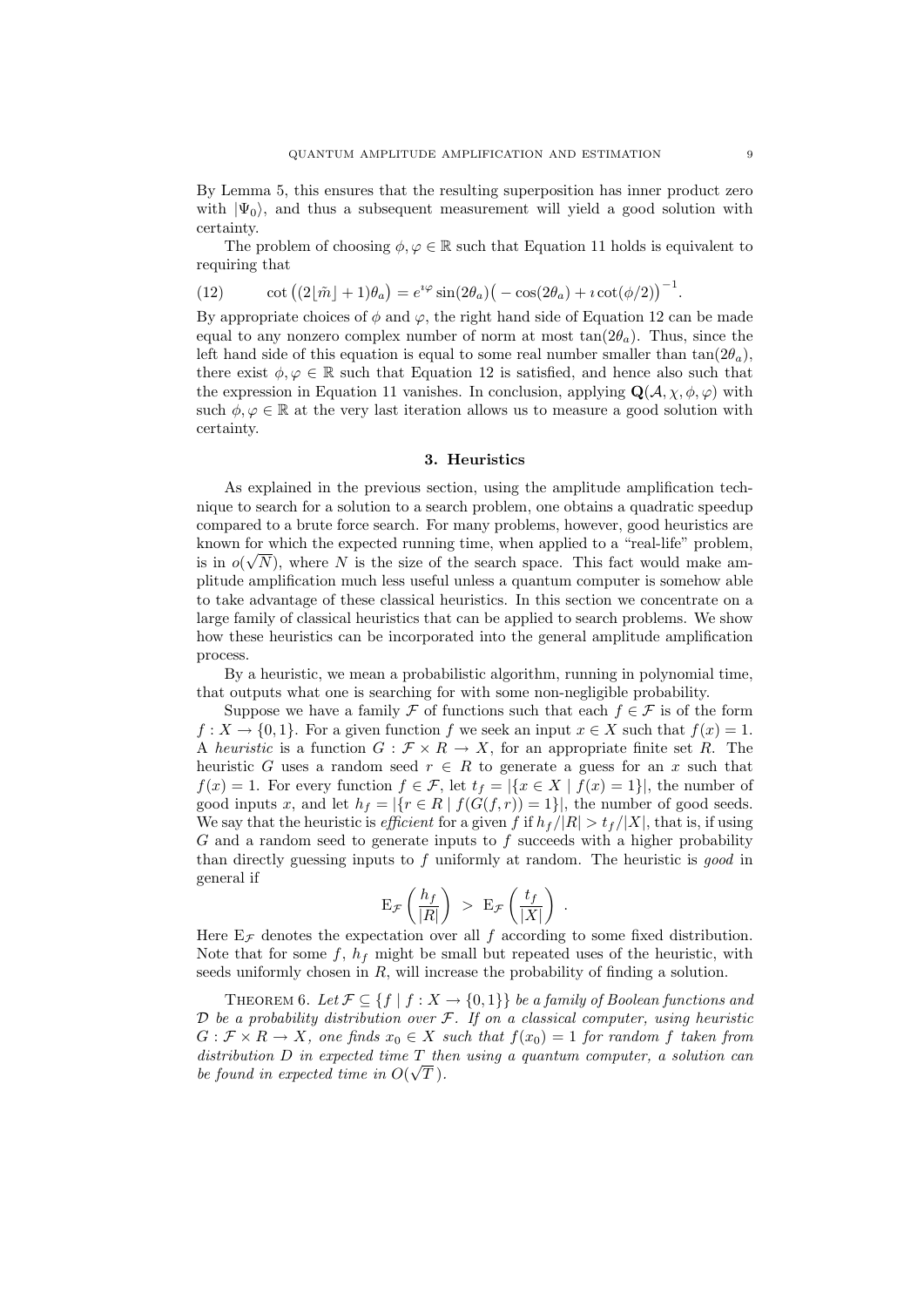Proof. A simple solution to this problem is to embed the classical heuristic G into the function used in the algorithm **QSearch**. Let  $\chi(r) = f(G(f,r))$  and  $x = G(f, \mathbf{QSearch}(W, \chi))$ , so that  $f(x) = 1$ . By Theorem 3, for each function  $f \in \mathcal{F}$ , we have an expected running time in  $\Theta(\sqrt{|R|/h_f})$ . Let  $P_f$  denote the probability that f occurs. Then  $\sum_{f \in \mathcal{F}} P_f = 1$ , and we have that the expected running time is in the order of  $\sum_{f \in \mathcal{F}} \sqrt{|R|/h_f} P_f$ , which can be rewritten as

$$
\sum_{f \in \mathcal{F}} \sqrt{\frac{|R|}{h_f}} P_f \sqrt{P_f} \le \left( \sum_{f \in \mathcal{F}} \frac{|R|}{h_f} P_f \right)^{1/2} \left( \sum_{f \in \mathcal{F}} P_f \right)^{1/2} = \left( \sum_{f \in \mathcal{F}} \frac{|R|}{h_f} P_f \right)^{1/2}
$$

by Cauchy–Schwarz's inequality.

An alternative way to prove Theorem 6 is to incorporate the heuristic into the operator A and do a minor modification to f. Let A be the quantum implementation of G. It is required that the operator  $A$  be unitary, but clearly in general the classical heuristic does not need to be reversible. As usual in quantum algorithms one will need first to modify the heuristic  $G : \mathcal{F} \times R \to X$  to make it reversible, which can be done efficiently using standard techniques [2]. We obtain a reversible function  $G_f': R \times \mathbf{0} \to R \times X$ . Let  $\mathcal A$  be the natural unitary operation implementing  $G_f'$  and let us modify  $\chi$  (the good set membership function) to consider only the second part of the register, that is  $\chi((r, x)) = 1$  if and only if  $f(x) = 1$ . We then have that  $a = h_f/|R|$  and by Theorem 3, for each function  $f \in \mathcal{F}$ , we have an expected running time in  $\Theta(\sqrt{|R|/h_f})$ . The rest of the reasoning is similar. This alternative technique shows, using a simple example, the usefulness of the general scheme of amplitude amplification described in the preceding section, although it is clear that from a computational point of view this is strictly equivalent to the technique given in the earlier proof of the theorem.

### 4. Quantum amplitude estimation

Section 2 dealt in a very general way with combinatorial search problems, namely, given a Boolean function  $f: X \to \{0,1\}$  find an  $x \in X$  such that  $f(x) = 1$ . In this section, we deal with the related problem of estimating  $t = |\{x \in X \mid f(x) = 1\}|$ , the number of inputs on which f takes the value 1.

We can describe this counting problem in terms of amplitude estimation. Using the notation of Section 2, given a unitary transformation  $A$  and a Boolean function  $\chi$ , let  $|\Psi\rangle = A|0\rangle$ . Write  $|\Psi\rangle = |\Psi_1\rangle + |\Psi_0\rangle$  as a superposition of the good and bad components of  $|\Psi\rangle$ . Then *amplitude estimation* is the problem of estimating  $a = \langle \Psi_1 | \Psi_1 \rangle$ , the probability that a measurement of  $| \Psi \rangle$  yields a good state.

The problem of estimating  $t = |\{x \in X \mid f(x) = 1\}|$  can be formulated in these terms as follows. For simplicity, we take  $X = \{0, 1, \ldots, N-1\}$ . If N is a power of 2, then we set  $\chi = f$  and  $\mathcal{A} = \mathbf{W}$ . If N is not a power of 2, we set  $\chi = f$  and  $\mathcal{A} = \mathbf{F}_N$ , the quantum Fourier transform which, for every integer  $M \geq 1$ , is defined by

(13) 
$$
\mathbf{F}_M : |x\rangle \longmapsto \frac{1}{\sqrt{M}} \sum_{y=0}^{M-1} e^{2\pi i x y/M} |y\rangle \qquad (0 \le x < M).
$$

$$
\Box
$$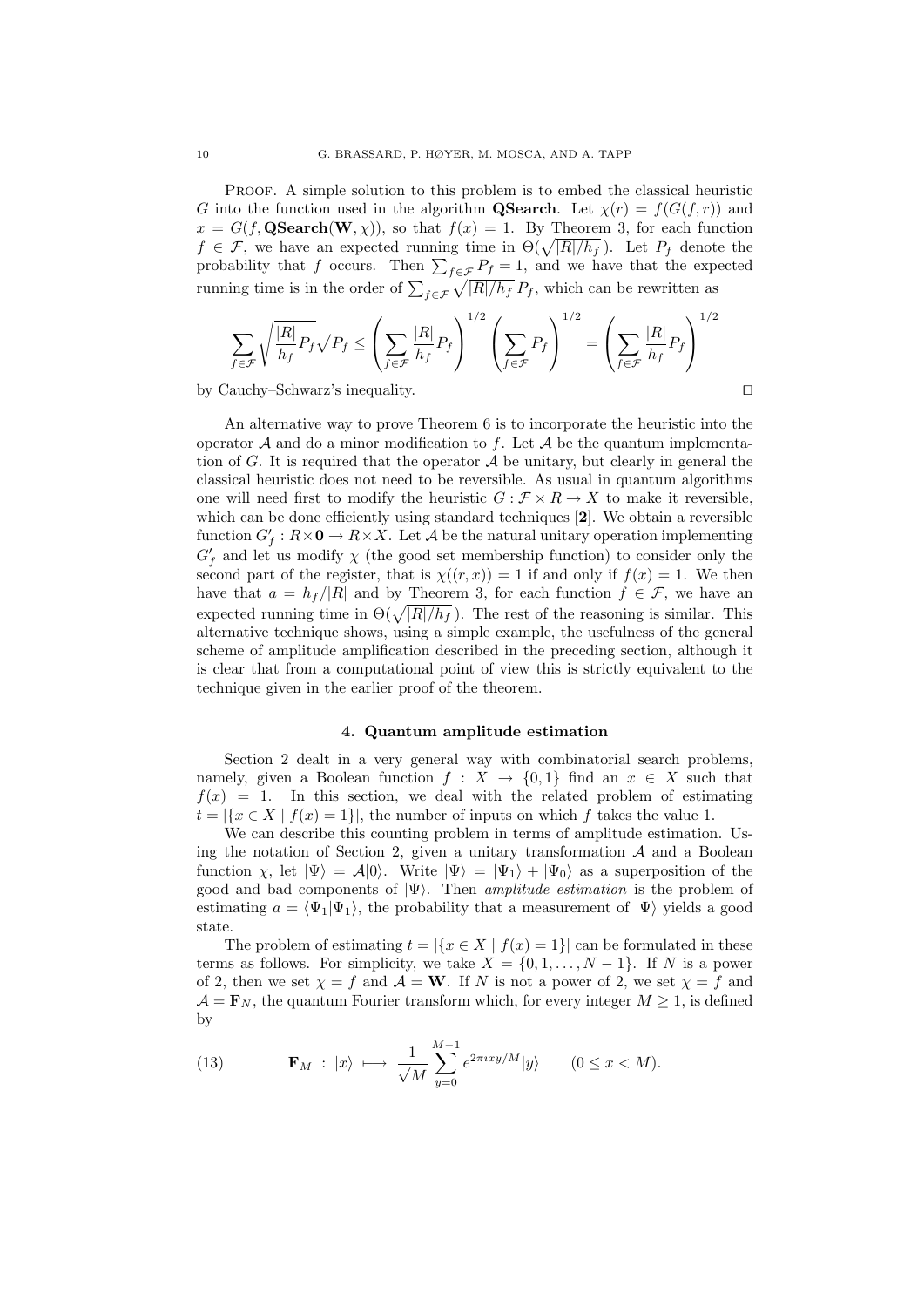Then in both cases we have  $a = t/N$ , and thus an estimate for a directly translates into an estimate for t.

To estimate a, we make good use of the properties of operator  $Q =$  $-\mathcal{A}\mathbf{S}_0\mathcal{A}^{-1}\mathbf{S}_f$ . By Equation 8 in Section 2, we have that the amplitudes of  $|\Psi_1\rangle$ and  $|\Psi_0\rangle$  as functions of the number of applications of **Q**, are sinusoidal functions, both of period  $\frac{\pi}{\theta_a}$ . Recall that  $0 \le \theta_a \le \pi/2$  and  $a = \sin^2(\theta_a)$ , and thus an estimate for  $\theta_a$  also gives an estimate for a.

To estimate this period, it is a natural approach [5] to apply Fourier analysis like Shor [15] does for a classical function in his factoring algorithm. This approach can also be viewed as an eigenvalue estimation [12, 7] and is best analysed in the basis of eigenvectors of the operator at hand [13]. By Equation 4, the eigenvalues of **Q** on the subspace spanned by  $|\Psi_1\rangle$  and  $|\Psi_0\rangle$  are  $\lambda_+ = e^{i2\theta_a}$  and  $\lambda_- = e^{-i2\theta_a}$ . Thus we can estimate  $a$  simply by estimating one of these two eigenvalues. Errors in our estimate  $\tilde{\theta}_a$  for  $\theta_a$  translate into errors in our estimate  $\tilde{a} = \sin^2(\tilde{\theta}_a)$  for a, as described in the next lemma.

LEMMA 7. Let 
$$
a = \sin^2(\theta_a)
$$
 and  $\tilde{a} = \sin^2(\tilde{\theta}_a)$  with  $0 \le \theta_a$ ,  $\tilde{\theta}_a \le 2\pi$  then  

$$
|\tilde{\theta}_a - \theta_a| \le \varepsilon \Rightarrow |\tilde{a} - a| \le 2\varepsilon\sqrt{a(1 - a)} + \varepsilon^2.
$$

PROOF. For  $\varepsilon \geq 0$ , using standard trigonometric identities, we obtain

$$
\sin^2(\theta_a + \varepsilon) - \sin^2(\theta_a) = \sqrt{a(1-a)}\sin(2\varepsilon) + (1-2a)\sin^2(\varepsilon)
$$
 and  

$$
\sin^2(\theta_a) - \sin^2(\theta_a - \varepsilon) = \sqrt{a(1-a)}\sin(2\varepsilon) + (2a-1)\sin^2(\varepsilon).
$$

The inequality follows directly.  $\Box$ 

We want to estimate one of the eigenvalues of Q. For this purpose, we utilize the following operator  $\Lambda$ . For any positive integer M and any unitary operator U, the operator  $\Lambda_M(U)$  is defined by

(14) 
$$
|j\rangle|y\rangle \longmapsto |j\rangle(\mathbf{U}^j|y\rangle) \qquad (0 \le j < M).
$$

Note that if  $|\Phi\rangle$  is an eigenvector of **U** with eigenvalue  $e^{2\pi i \omega}$ , then  $\Lambda_M(\mathbf{U})$  maps  $|j\rangle |\Phi\rangle$  to  $e^{2\pi i \omega j} |j\rangle |\Phi\rangle$ .

DEFINITION 8. For any integer  $M > 0$  and real number  $0 \leq \omega < 1$ , let

$$
|\mathcal{S}_M(\omega)\rangle = \frac{1}{\sqrt{M}}\sum_{y=0}^{M-1} e^{2\pi i \omega y} |y\rangle.
$$

We then have, for all  $0 \le x \le M - 1$ 

$$
\mathbf{F}_M |x\rangle = |\mathcal{S}_M(x/M)\rangle.
$$

The state  $|\mathcal{S}_M(\omega)\rangle$  encodes the angle  $2\pi\omega$   $(0 \leq \omega \leq 1)$  in the phases of an equally weighted superposition of all basis states. Different angles have different encodings, and the overlap between  $|S_M(\omega_0)\rangle$  and  $|S_M(\omega_1)\rangle$  is a measure for the distance between the two angles  $\omega_0$  and  $\omega_1$ .

DEFINITION 9. For any two real numbers  $\omega_0, \omega_1 \in \mathbb{R}$ , let  $d(\omega_0, \omega_1) =$  $\min_{z \in \mathbb{Z}} \{|z + \omega_1 - \omega_0|\}.$ 

Thus  $2\pi d(\omega_0, \omega_1)$  is the length of the shortest arc on the unit circle going from  $e^{2\pi i \omega_0}$  to  $e^{2\pi i \omega_1}$ .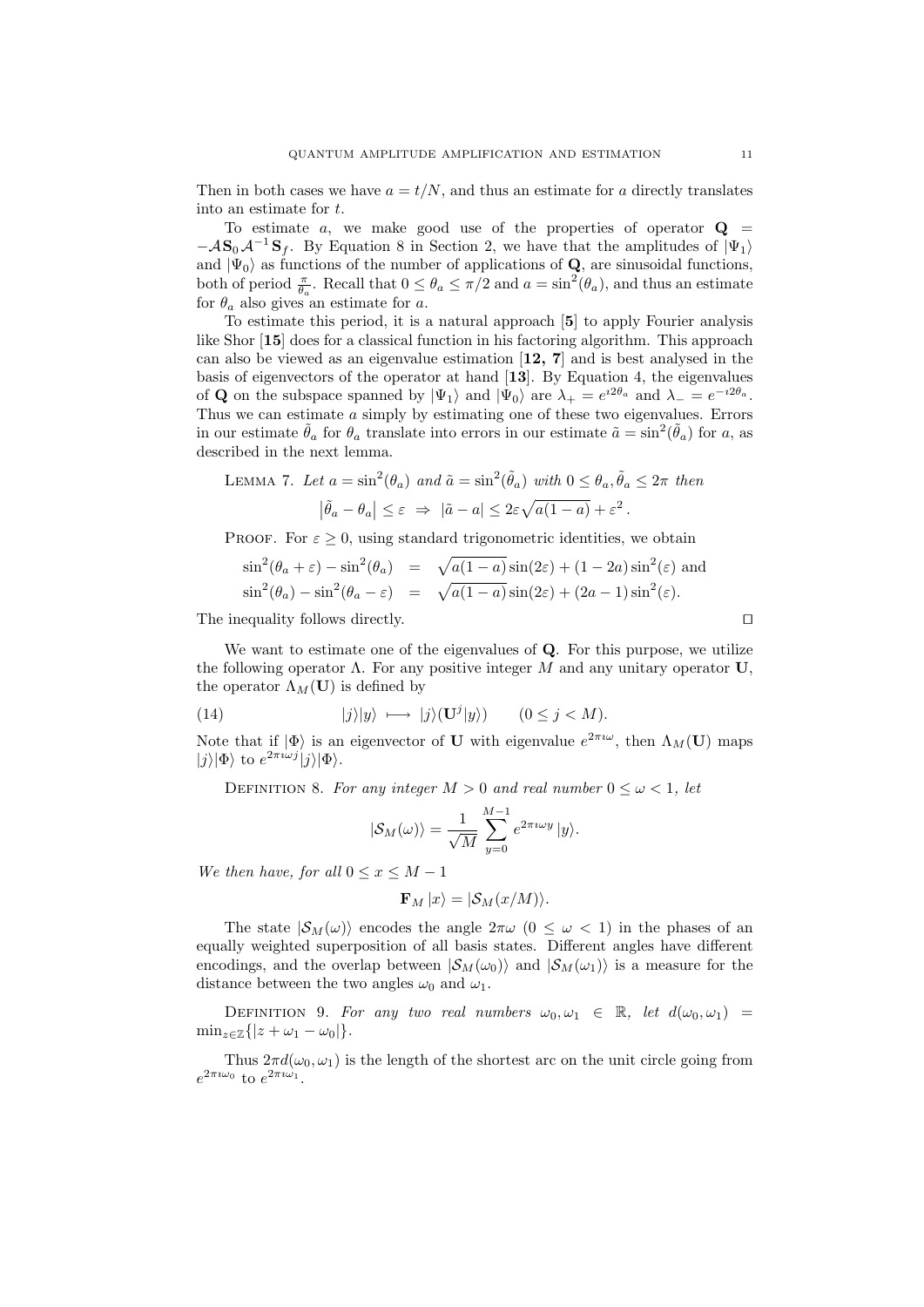LEMMA 10. For  $0 \leq \omega_0 < 1$  and  $0 \leq \omega_1 < 1$  let  $\Delta = d(\omega_0, \omega_1)$ . If  $\Delta = 0$  we have  $|\langle \mathcal{S}_M(\omega_0)|\mathcal{S}_M(\omega_1)\rangle|^2 = 1$ . Otherwise

$$
|\langle \mathcal{S}_M(\omega_0) | \mathcal{S}_M(\omega_1) \rangle|^2 = \frac{\sin^2(M\Delta \pi)}{M^2 \sin^2(\Delta \pi)}.
$$

PROOF.

$$
\begin{split} |\langle \mathcal{S}_M(\omega_0) | \mathcal{S}_M(\omega_1) \rangle|^2 &= \left| \left( \frac{1}{\sqrt{M}} \sum_{y=0}^{M-1} e^{-2\pi i \omega_0 y} \langle y | \right) \left( \frac{1}{\sqrt{M}} \sum_{y=0}^{M-1} e^{2\pi i \omega_1 y} | y \rangle \right) \right|^2 \\ &= \frac{1}{M^2} \left| \sum_{y=0}^{M-1} e^{2\pi i \Delta y} \right|^2 = \frac{\sin^2(M\Delta\pi)}{M^2 \sin^2(\Delta\pi)}. \end{split}
$$

 $\Box$ 

Consider the problem of estimating  $\omega$  where  $0 \leq \omega < 1$ , given the state  $|\mathcal{S}_M(\omega)|$ . If  $\omega = x/M$  for some integer  $0 \le x < M$ , then  $\mathbf{F}_M^{-1}|\mathcal{S}_M(x/M)\rangle = |x\rangle$  by definition, and thus we have a perfect phase estimator. If  $M\omega$  is not an integer, then observing  $\mathbf{F}_M^{-1}|\mathcal{S}_M(\omega)\rangle$  still provides a good estimation of  $\omega$ , as shown in the following theorem.

THEOREM 11. Let  $X$  be the discrete random variable corresponding to the classical result of measuring  $\mathbf{F}_M^{-1}|\mathcal{S}_M(\omega)\rangle$  in the computational basis. If  $M\omega$  is an integer then  $\text{Prob}(X = M\omega) = 1$ . Otherwise, letting  $\Delta = d(\omega, x/M)$ ,

$$
\text{Prob}(X = x) = \frac{\sin^2(M\Delta\pi)}{M^2 \sin^2(\Delta\pi)} \le \frac{1}{(2M\Delta)^2}
$$

.

For any  $k > 1$  we also have

$$
\mathrm{Prob}\left(d(X/M,\omega) \le k/M\right) \ge 1 - \frac{1}{2(k-1)}
$$

and, in the case  $k = 1$  and  $M > 2$ ,

$$
\mathrm{Prob}\left(d(X/M,\omega) \le 1/M\right) \ \ge \ \frac{8}{\pi^2} \, .
$$

PROOF. Clearly

$$
\begin{aligned} \text{Prob}(X=x) \ &= \left| \langle x | \mathbf{F}^{-1} | \mathcal{S}_M(\omega) \rangle \right|^2 \\ &= \left| (\mathbf{F}|x) \right|^\dagger | \mathcal{S}_M(\omega) \rangle \right|^2 \\ &= \left| \langle \mathcal{S}_M(x/M) | \mathcal{S}_M(\omega) \rangle \right|^2 \end{aligned}
$$

thus using Lemma 10 we directly obtain the first part of the theorem. We use this fact to prove the next part of the theorem.

$$
\begin{array}{rcl} \text{Prob}\left(d(X/M,\omega) \le k/M\right) & = & 1 - \text{Prob}\left(d(X/M,\omega) > k/M\right) \\ \\ & \ge & 1 - 2\sum_{j=k}^{\infty} \frac{1}{4M^2(\frac{j}{M})^2} \\ \\ & \ge & 1 - \frac{1}{2(k-1)}. \end{array}
$$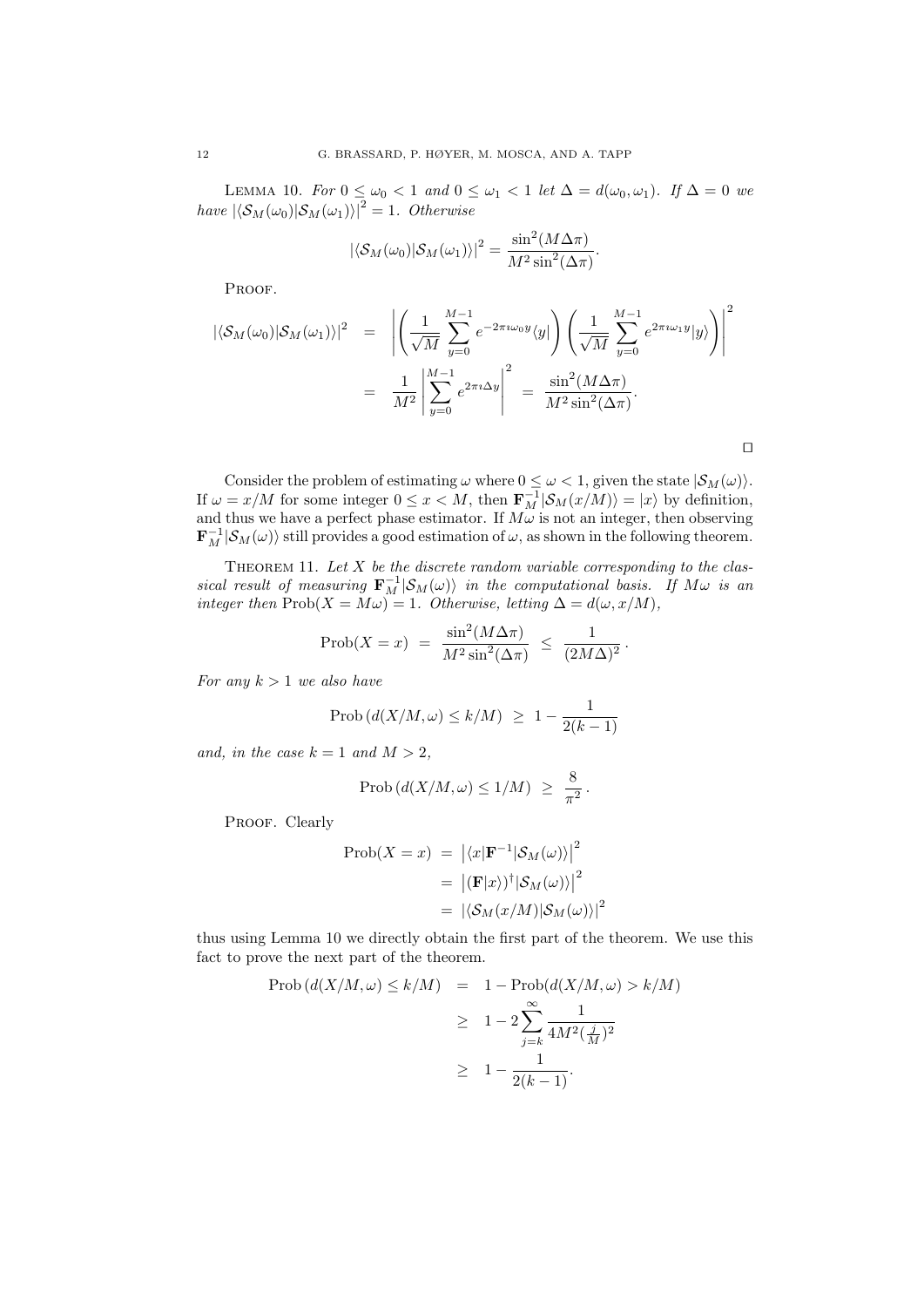For the last part, we use the fact that for  $M > 2$ , the given expression attains its minimum at  $\Delta = 1/(2M)$  in the range  $0 \leq \Delta \leq 1/M$ .

$$
\begin{array}{rcl}\n\text{Prob}\left(d(X/M,\omega)\leq 1/M\right) & = & \text{Prob}(X=\lfloor M\omega\rfloor) + \text{Prob}(X=\lceil M\omega\rceil) \\
& = & \frac{\sin^2(M\Delta\pi)}{M^2\sin^2(\Delta\pi)} + \frac{\sin^2(M(\frac{1}{M}-\Delta)\pi)}{M^2\sin^2((\frac{1}{M}-\Delta)\pi)} \\
& \geq & \frac{8}{\pi^2}.\n\end{array}
$$

The following algorithm computes an estimate for a, via an estimate for  $\theta_a$ .

# Algorithm(  $Est_Amp(A, \chi, M)$  )

- (1) Initialize two registers of appropriate sizes to the state  $|0\rangle \mathcal{A}|0\rangle$ .
- (2) Apply  $\mathbf{F}_M$  to the first register.
- (3) Apply  $\Lambda_M(\mathbf{Q})$  where  $\mathbf{Q} = -A\mathbf{S}_0 A^{-1}\mathbf{S}_\chi$ .
- (4) Apply  $\mathbf{F}_M^{-1}$  to the first register.
- (5) Measure the first register and denote the outcome  $|y\rangle$ .
- (6) Output  $\tilde{a} = \sin^2(\pi \frac{y}{M}).$

Steps 1 to 5 are illustrated on Figure 1. This algorithm can also be summarized, following the approach in [11], as the unitary transformation

$$
\Big((\mathbf{F}_M^{-1}\otimes \mathbf{I})\,\,\Lambda_M(\mathbf{Q})\,\,(\mathbf{F}_M\otimes \mathbf{I})\Big)
$$

applied on state  $|0\rangle\mathcal{A}|0\rangle$ , followed by a measurement of the first register and classical post-processing of the outcome. In practice, we could choose M to be a power of 2, which would allow us to use a Walsh–Hadamard transform instead of a Fourier transform in step 2.



FIGURE 1. Quantum circuit for amplitude estimation.

 $\Box$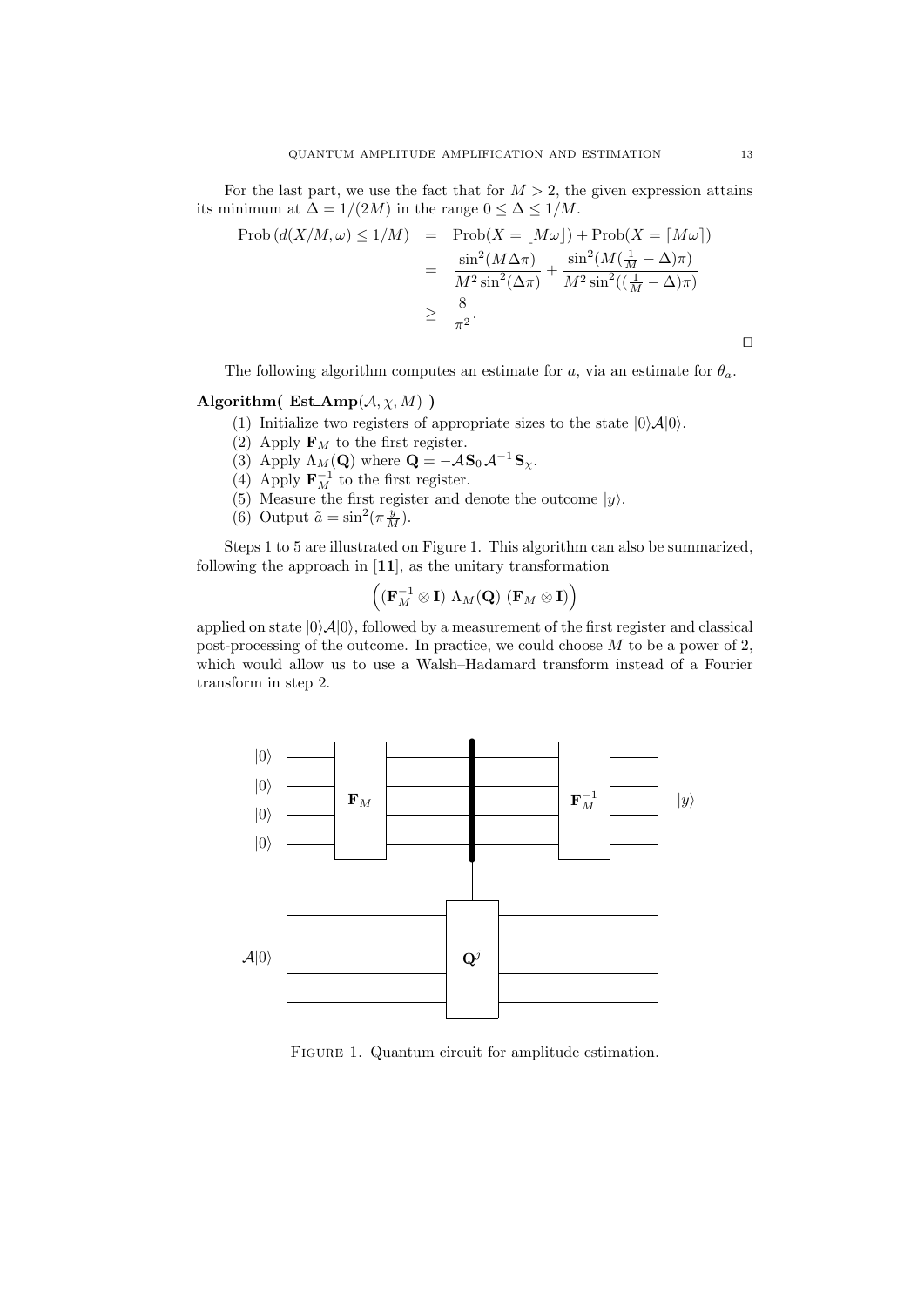THEOREM 12 (Amplitude Estimation). For any positive integer  $k$ , the algorithm **Est\_Amp** $(A, \chi, M)$  outputs  $\tilde{a}$   $(0 \leq \tilde{a} \leq 1)$  such that

$$
|\tilde{a}-a| \ \le \ 2\pi k \frac{\sqrt{a(1-a)}}{M} + k^2 \frac{\pi^2}{M^2}
$$

with probability at least  $\frac{8}{\pi^2}$  when  $k=1$  and with probability greater than  $1-\frac{1}{2(k-1)}$ for  $k \geq 2$ . It uses exactly M evaluations of f. If  $a = 0$  then  $\tilde{a} = 0$  with certainty, and if  $a = 1$  and M is even, then  $\tilde{a} = 1$  with certainty.

PROOF. After step 1, by Equation 6, we have state

$$
|0\rangle\mathcal{A}|0\rangle = \frac{-i}{\sqrt{2}}|0\rangle \left(e^{i\theta_a}|\Psi_+\rangle - e^{-i\theta_a}|\Psi_-\rangle\right).
$$

After step 2, ignoring global phase, we have

$$
\frac{1}{\sqrt{2M}}\sum_{j=0}^{M-1}\left|j\right\rangle \left(e^{\imath \theta_{a}}|\Psi_{+}\rangle\,-\,e^{-\imath \theta_{a}}|\Psi_{-}\rangle\right)
$$

and after applying  $\Lambda_M(Q)$  we have

$$
\frac{1}{\sqrt{2M}} \sum_{j=0}^{M-1} |j\rangle \left(e^{i\theta_a} e^{2ij\theta_a} |\Psi_+\rangle - e^{-i\theta_a} e^{-2ij\theta_a} |\Psi_-\rangle\right)
$$
  
= 
$$
\frac{e^{i\theta_a}}{\sqrt{2M}} \sum_{j=0}^{M-1} e^{2ij\theta_a} |j\rangle |\Psi_+\rangle - \frac{e^{-i\theta_a}}{\sqrt{2M}} \sum_{j=0}^{M-1} e^{-2ij\theta_a} |j\rangle |\Psi_-\rangle
$$
  
= 
$$
\frac{e^{i\theta_a}}{\sqrt{2}} |S_M(\frac{\theta_a}{\pi})\rangle |\Psi_+\rangle - \frac{e^{-i\theta_a}}{\sqrt{2}} |S_M(1-\frac{\theta_a}{\pi})\rangle |\Psi_-\rangle.
$$

We then apply  $\mathbf{F}_M^{-1}$  to the first register and measure it in the computational basis.

The rest of the proof follows from Theorem 11. Tracing out the second register in the eigenvector basis, we see that the first register is in an equally weighted mixture of  $\mathbf{F}_{M}^{-1}|\mathcal{S}_{M}(\frac{\theta_{a}}{\pi})\rangle$  and  $\mathbf{F}_{M}^{-1}|\mathcal{S}_{M}(1-\frac{\theta_{a}}{\pi})\rangle$ . Thus the measured value  $|y\rangle$  is the result of measuring either the state  $\mathbf{F}_M^{-1}|\mathcal{S}_M(\frac{\theta_a}{\pi})\rangle$  or the state  $\mathbf{F}_M^{-1}|\mathcal{S}_M(1-\frac{\theta_a}{\pi})\rangle$ . The probability of measuring  $|y\rangle$  given the state  $\mathbf{F}_M^{-1}|\mathcal{S}_M(1-\frac{\theta_a}{\pi})\rangle$  is equal to the probability of measuring  $|M-y\rangle$  given the state  $\mathbf{F}_{M}^{-1}|\mathcal{S}_{M}(\frac{\theta_{a}}{\pi})\rangle$ . Since  $\sin^{2}(\pi \frac{(M-y)}{M})$  $\frac{1-y)}{M}$ ) =  $\sin^2(\pi \frac{y}{M})$ , we can assume we measured  $|y\rangle$  given the state  $\mathbf{F}_M^{-1}|\mathcal{S}_M(\frac{\theta_a}{\pi})\rangle$  and  $\tilde{\theta}_a = \pi \frac{y}{M}$  estimates  $\theta_a$  as described in Theorem 11. Thus we obtain bounds on  $d(\tilde{\theta}_a, \theta_a)$  that translate, using Lemma 7, into the appropriate bounds on  $|\tilde{a}-a|$ .  $\Box$ 

A straightforward application of this algorithm is to approximately count the number of solutions t to  $f(x) = 1$ . To do this we simply set  $\mathcal{A} = \mathbf{W}$  if N is a power of 2, or in general  $\mathcal{A} = \mathbf{F}_N$  or any other transformation that maps  $|0\rangle$  to √ 1  $\frac{1}{N}\sum_{j=0}^{N-1} |j\rangle$ . Setting  $\chi = f$ , we then have  $a = \langle \Psi_1 | \Psi_1 \rangle = t/N$ , which suggests the following algorithm.

# Algorithm( $\text{Count}(f, M)$ )

(1) Output  $t' = N \times \textbf{Est\_Amp}(\mathbf{F}_N, f, M)$ .

By Theorem 12, we obtain the following.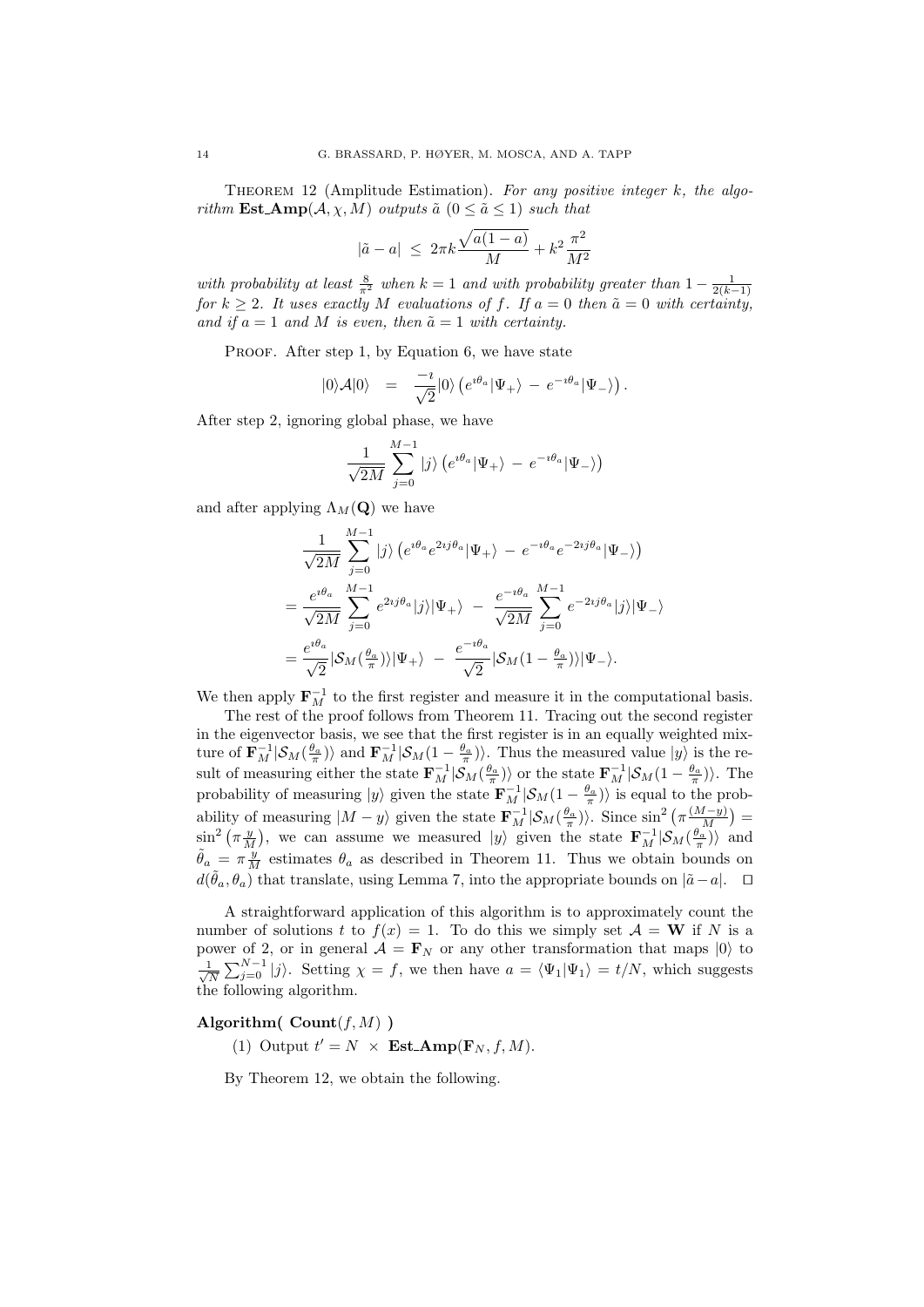Theorem 13 (Counting). For any positive integers M and k, and any Boolean function  $f : \{0, 1, \ldots, N-1\} \rightarrow \{0, 1\}$ , the algorithm  $Count(f, M)$  outputs an estimate t' to  $t = |f^{-1}(1)|$  such that

$$
|t'-t| \ \le \ 2\pi k \frac{\sqrt{t(N-t)}}{M} + \pi^2 k^2 \frac{N}{M^2}
$$

with probability at least  $8/\pi^2$  when  $k = 1$ , and with probability greater than  $1-\frac{1}{2(k-1)}$ for  $k \geq 2$ . If  $t = 0$  then  $t' = 0$  with certainty, and if  $t = N$  and M is even, then  $\mathcal{H}' = N$  with certainty.

Note that  $Count(f, M)$  outputs a real number. In the following counting algorithms we will wish to output an integer, and therefore we will round off the output of Count to an integer. To assure that the rounding off can be done efficiently<sup>1</sup> we will round off to an integer  $\tilde{t}$  satisfying  $|\tilde{t} - \text{Count}(f, M)| \leq \frac{2}{3}$ .

If we want to estimate  $t$  within a few standard deviations, we can apply algo-If we want to estimate t with<br>rithm **Count** with  $M = \lfloor \sqrt{N} \rfloor$ .

COROLLARY 14. Given a Boolean function  $f: \{0, 1, \ldots, N-1\} \rightarrow \{0, 1\}$  with t COROLLARY 14. Given a Boolean function  $f: \{0, 1, ..., N-1\} \to \{0, 1\}$  with the defined as above, rounding off the output of  $\text{Count}(f, \lfloor \sqrt{N} \rfloor)$  gives an estimate  $\tilde{t}$ such that

(15) 
$$
|\tilde{t} - t| < 2\pi \sqrt{\frac{t(N-t)}{N}} + 11
$$

with probability at least  $8/\pi^2$  and requires exactly  $\lceil \sqrt{N} \rceil$  evaluations of f.

We now look at the case of estimating  $t$  with some relative error, also referred to as approximately counting t with accuracy  $\varepsilon$ . For this we require the following crucial observation about the output t' of algorithm  $\text{Count}(f, L)$ . Namely t' is likely to be equal to zero if and only if  $L \in o(\sqrt{N/t})$ . Thus, we can find a rough estimate of  $\sqrt{N/t}$  simply by running algorithm  $\text{Count}(f, L)$  with exponentially increasing values of  $L$  until we obtain a non-zero output. Having this rough estimate  $L$ of  $\sqrt{N/t}$  we can then apply Theorem 13 with M in the order of  $\frac{1}{\varepsilon}L$  to find an estimate  $\tilde{t}$  of t with the required accuracy. The precise algorithm is as follows.

# Algorithm( Basic Approx Count $(f, \varepsilon)$ )

- (1) Start with  $\ell = 0$ .
- (2) Increase  $\ell$  by 1.
- (3) Set  $t' = \text{Count}(f, 2^{\ell}).$
- (4) If  $t' = 0$  and  $2^{\ell} < 2\sqrt{N}$  then go to step 2.
- (5) Set  $M = \left[\frac{20\pi^2}{s}\right]$  $\frac{\partial \pi^2}{\varepsilon} 2^{\ell}$ .
- (6) Set  $t' = \text{Count}(f, M)$ .
- (7) Output an integer  $\tilde{t}$  satisfying  $|\tilde{t} t'| \leq \frac{2}{3}$ .

THEOREM 15. Given a Boolean function  $f$  with  $N$  and  $t$  defined as above, and any  $0 < \varepsilon \leq 1$ , Basic Approx Count  $(f, \varepsilon)$  outputs an estimate  $\tilde{t}$  such that

$$
\left|\tilde{t}-t\right| \ \leq \ \varepsilon t
$$

<sup>&</sup>lt;sup>1</sup>For example, if  $t' + \frac{1}{2}$  is super-exponentially close to an integer *n* we may not be able to decide efficiently if t' is closer to n or  $n-1$ .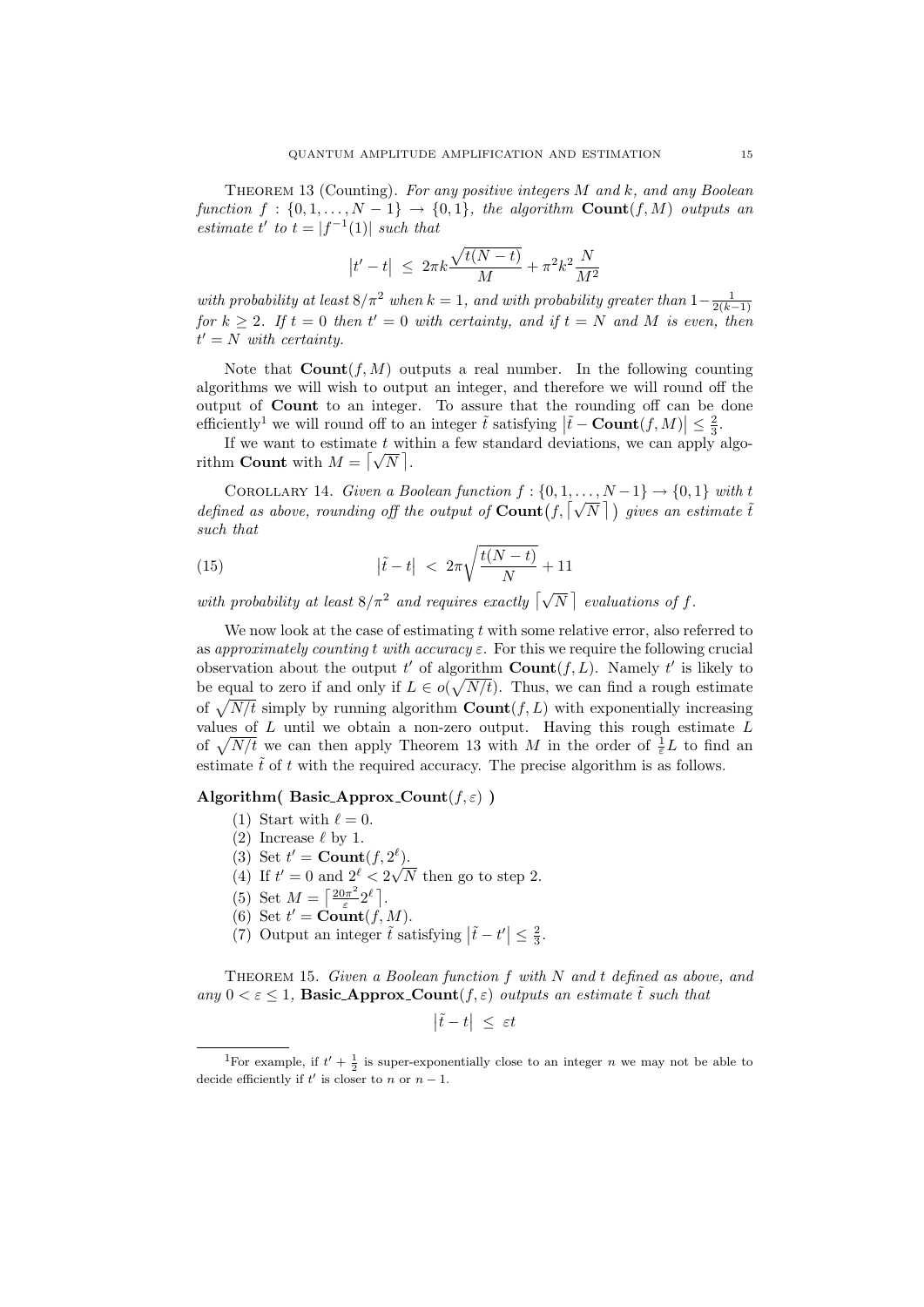with probability at least  $\frac{2}{3}$ , using an expected number of evaluations of f which is in  $\Theta\left(\frac{1}{\varepsilon}\sqrt{N/t}\right)$ . If  $t=0$ , the algorithm outputs  $\tilde{t}=t$  with certainty and f is evaluated  $\Theta(\frac{1}{\varepsilon}\sqrt{N/t})$ . If  $t=0$ , the algo<br>a number of times in  $\Theta(\sqrt{N})$ .

PROOF. When  $t = 0$ , the analysis is straightforward. For  $t > 0$ , let  $\theta$  denote  $\theta_{t/N}$  and  $m = \lfloor \log_2(\frac{1}{5\theta}) \rfloor$ . From Theorem 11 we have that the probability that step 3 outputs  $\text{Count}(f, 2^{\ell}) = 0$  for  $\ell = 1, 2, ..., m$  is

$$
\prod_{\ell=1}^m\frac{\sin^2(2^\ell\theta)}{2^{2\ell}\sin^2(\theta)}\,\geq\,\prod_{\ell=1}^m\cos^2(2^\ell\theta)\,=\,\frac{\sin^2(2^{m+1}\theta)}{2^{2m}\sin^2(2\theta)}\,\geq\,\cos^2\left(\tfrac{2}{5}\right).
$$

The previous inequalities are obtained by using the fact that  $sin(M\theta) \ge$  $M \sin(\theta) \cos(M\theta)$  for any  $M \geq 0$  and  $0 \leq M\theta < \frac{\pi}{2}$ , which can be readily seen by considering the Taylor expansion of  $tan(x)$  at  $x = M\theta$ .

Now assuming step 3 has outputted 0 at least  $m$  times (note that  $2^m \leq \frac{1}{5\theta} \leq \frac{1}{5}\sqrt{N/t} < 2$  $_{\rm er}$  $\overline{N}$ ), after step 5 we have  $M \geq \frac{20\pi^2}{s}$  $\frac{2m}{\varepsilon}2^{m+1} \geq \frac{4\pi^2}{\varepsilon\theta}$  and by Theorem 13 (and the fact that  $\theta \leq \frac{\pi}{2} \sin(\theta) = \frac{\pi}{2} \sqrt{t/N}$ ) the probability that **Count** $(f, M)$  outputs an integer t' satisfying  $|t'-t| \leq \frac{\varepsilon}{4}t + \frac{\varepsilon^2}{64}t$  is at least  $8/\pi^2$ . Let us suppose this is the case. If  $\varepsilon t < 1$ , then  $|\tilde{t} - t| < 1$  and, since  $\tilde{t}$  and t are both integers, we must have  $t = \tilde{t}$ . If  $\varepsilon t \geq 1$ , then rounding off t' to  $\tilde{t}$  introduces an error of at most  $\frac{2}{3} \leq \frac{2\varepsilon}{3}t$ , making the total error at most  $\frac{\varepsilon}{4}t + \frac{\varepsilon^2}{64}t + \frac{2\varepsilon}{3}t < \varepsilon t$ . Therefore the overall probability of outputting an estimate with error at most  $\varepsilon t$  is at least  $\cos^2\left(\frac{2}{5}\right) \times \left(\frac{8}{\pi^2}\right) > \frac{2}{3}$ .

To upper bound the number of applications of  $f$ , note that by Theorem 13, for any integer  $L \geq 18\pi \sqrt{N/t}$ , the probability that  $\text{Count}(f, L)$  outputs 0 is less than 1/4. Thus the expected value of M at step 6 is in  $\Theta(\frac{1}{\varepsilon}\sqrt{N/t})$ .

We remark that in algorithm Basic\_Approx\_Count, we could alternatively to steps 1 to 4 use algorithm QSearch of Section 2, provided we have QSearch also output its final value of  $M$ . In this case, we would use (a multiple of) that value as our rough estimate of  $\sqrt{N/t}$ , instead of using the final value of  $2^\ell$  found in step 4 of Basic Approx Count.

Algorithm Basic\_Approx\_Count is optimal for any fixed  $\varepsilon$ , but not in general. In Appendix A we give an optimal algorithm, while we now present two simple optimal algorithms for counting the number of solutions exactly. That is, we now consider the problem of determining the exact value of  $t = |f^{-1}(-1)|$ . In the special case that we are given a nonzero integer  $t_0$  and promised that either  $t = 0$ or  $t = t_0$ , then we can determine which is the case with certainty using a number of evaluations of f in  $O(\sqrt{N/t_0})$ . This is an easy corollary of Theorem 4 and we state it without proof.

THEOREM 16. Let  $f : \{0, 1, \ldots, N-1\} \rightarrow \{0, 1\}$  be a given Boolean function such that the cardinality of the preimage of 1 is either 0 or  $t_0$ . Then there exists a quantum algorithm that determines with certainty which is the case using a number of evaluations of f which is in  $\Theta(\sqrt{N/t_0})$ , and in the latter case, also outputs a random element of  $f^{-1}(1)$ .

For the general case in which we do not have any prior knowledge about  $t$ , we offer the following algorithm.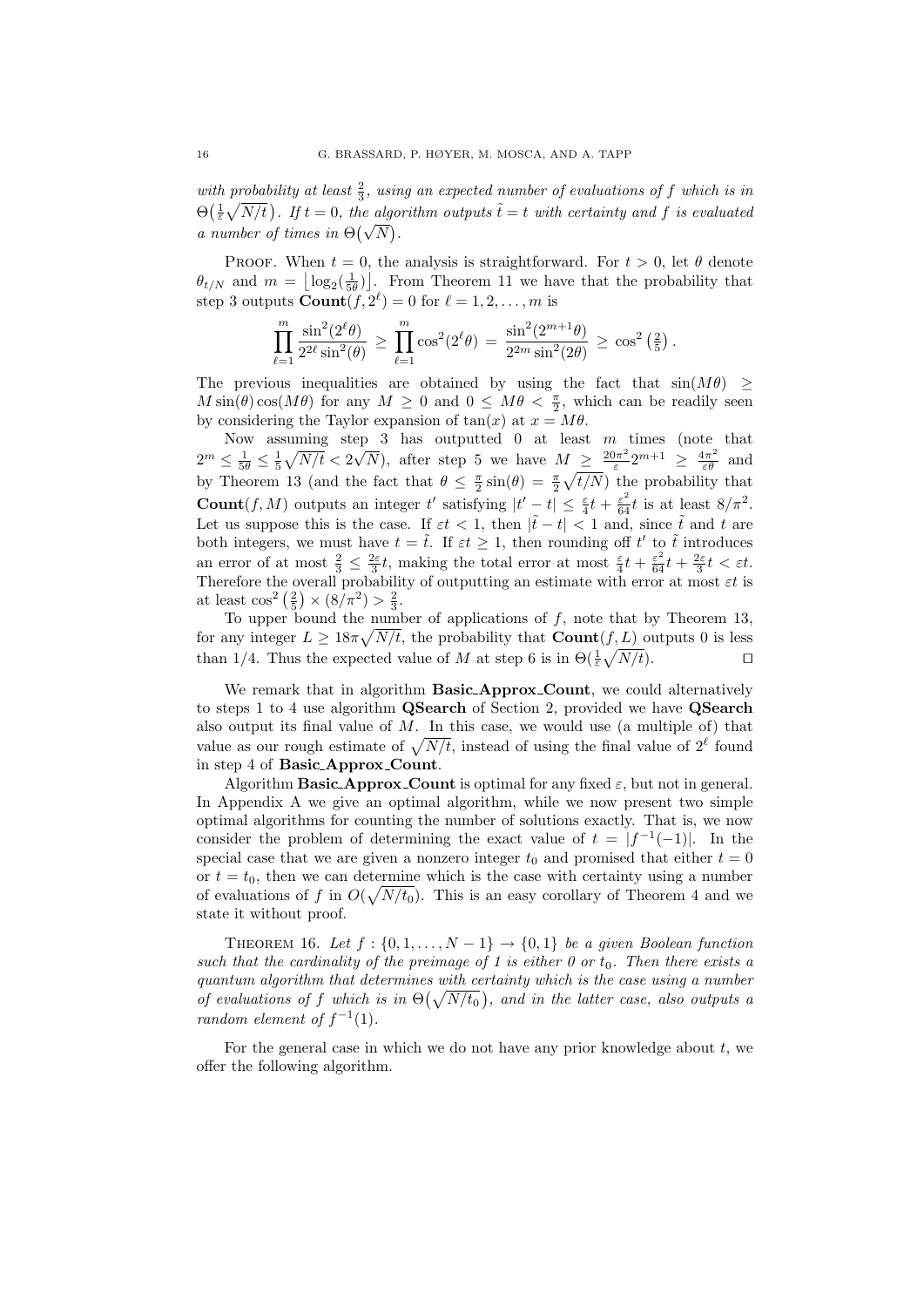Algorithm( $\text{Exact\_Count}(f)$ )

- (1) Set  $t'_1 = \text{Count}(f, \lceil 14\pi \rceil)$  $\overline{N}$  ) and  $t'_{2} = \text{Count}(f, \lceil 14\pi \rceil)$  $\sqrt{N}$  ).
- (2) Let  $M_i = \left[30\sqrt{(t'_i+1)(N-t'_i+1)}\right]$  for  $i = 1, 2$ .
- (3) Set  $M = \min\{M_1, M_2\}.$
- (4) Set  $t' = \text{Count}(f, M)$ .
- (5) Output an integer  $\tilde{t}$  satisfying  $|\tilde{t} t'| \leq \frac{2}{3}$ .

The main idea of this algorithm is the same as that of algorithm **Basic\_Approx\_Count**. First we find a rough estimate  $t'_r$  of  $t$ , and then we run algorithm **Count** $(f, M)$  with a value of M that depends on  $t'_r$ . By Theorem 13, if we set M to be in the order of  $\sqrt{t_r'(N-t_r')}$ , then the output  $t' = \text{Count}(f, M)$  is likely to be so that  $|t'-t| < \frac{1}{3}$ , in which case  $\tilde{t} = t$ .

THEOREM 17. Given a Boolean function  $f$  with  $N$  and  $t$  defined as above, algorithm Exact Count requires an expected number of evaluations of f which is in  $\Theta(\sqrt{(t+1)(N-t+1)})$  and outputs an estimate twhich equals twith probability at least  $\frac{2}{3}$  using space only linear in  $\log(N)$ .

PROOF. Apply Theorem 13 with  $k = 7$ . For each  $i = 1, 2$ , with probability greater than  $\frac{11}{12}$ , outcome  $t'_i$  satisfies  $|t'_i - t| < \sqrt{\frac{t(N-t)}{N}} + 1/4$ , in which case we also have that  $\sqrt{t(N-t)} \leq \frac{\sqrt{2}}{30} M_i$ . Thus, with probability greater than  $\left(\frac{11}{12}\right)^2$ , we have

$$
\frac{\sqrt{t(N-t)}}{M} \ \leq \ \frac{\sqrt{2}}{30}
$$

.

Suppose this is the case. Then by Theorem 13, with probability at least  $8/\pi^2$ ,

$$
|t'-t| \ \leq \ \frac{2\pi\sqrt{2}}{30} + \frac{4\pi^2}{30^2} \ < \ \frac{1}{3}
$$

and consequently

$$
|\tilde{t}-t|<1.
$$

Hence, with probability at least  $\left(\frac{11}{12}\right)^2 \times 8/\pi^2 > \frac{2}{3}$ , we have  $\tilde{t} = t$ .

The number of applications of f is  $2\left[14\pi\sqrt{N}\right] + M$ . Consider the expected value of  $M_i$  for  $i = 1, 2$ . Since

$$
\sqrt{(t'_i+1)(N-t'_i+1)} \le \sqrt{(t+1)(N-t+1)} + \sqrt{N|t'_i-t|}
$$

for any  $0 \le t'_i, t \le N$ , we just need to upper bound the expected value of  $\sqrt{N|t'_i-t|}$ . By Theorem 13, for any  $k \geq 2$ ,

$$
|t'_i - t| \le k\sqrt{\frac{t(N-t)}{N}} + k^2
$$

with probability at least  $1 - \frac{1}{k}$ . Hence  $M_i$  is less than

(16) 
$$
30(1+k)\left(\sqrt{(t+1)(N-t+1)}+\sqrt{N}\right)+1
$$

with probability at least  $1 - \frac{1}{k}$ .

In particular, the minimum of  $M_1$  and  $M_2$  is greater than the expression given in Equation 16 with probability at most  $\frac{1}{k^2}$ . Since any positive random variable Z satisfying Prob $(Z > k) \leq \frac{1}{k^2}$  has expectation upper bounded by a constant, the expected value of M is in  $O(\sqrt{(t+1)(N-t+1)})$ . **D**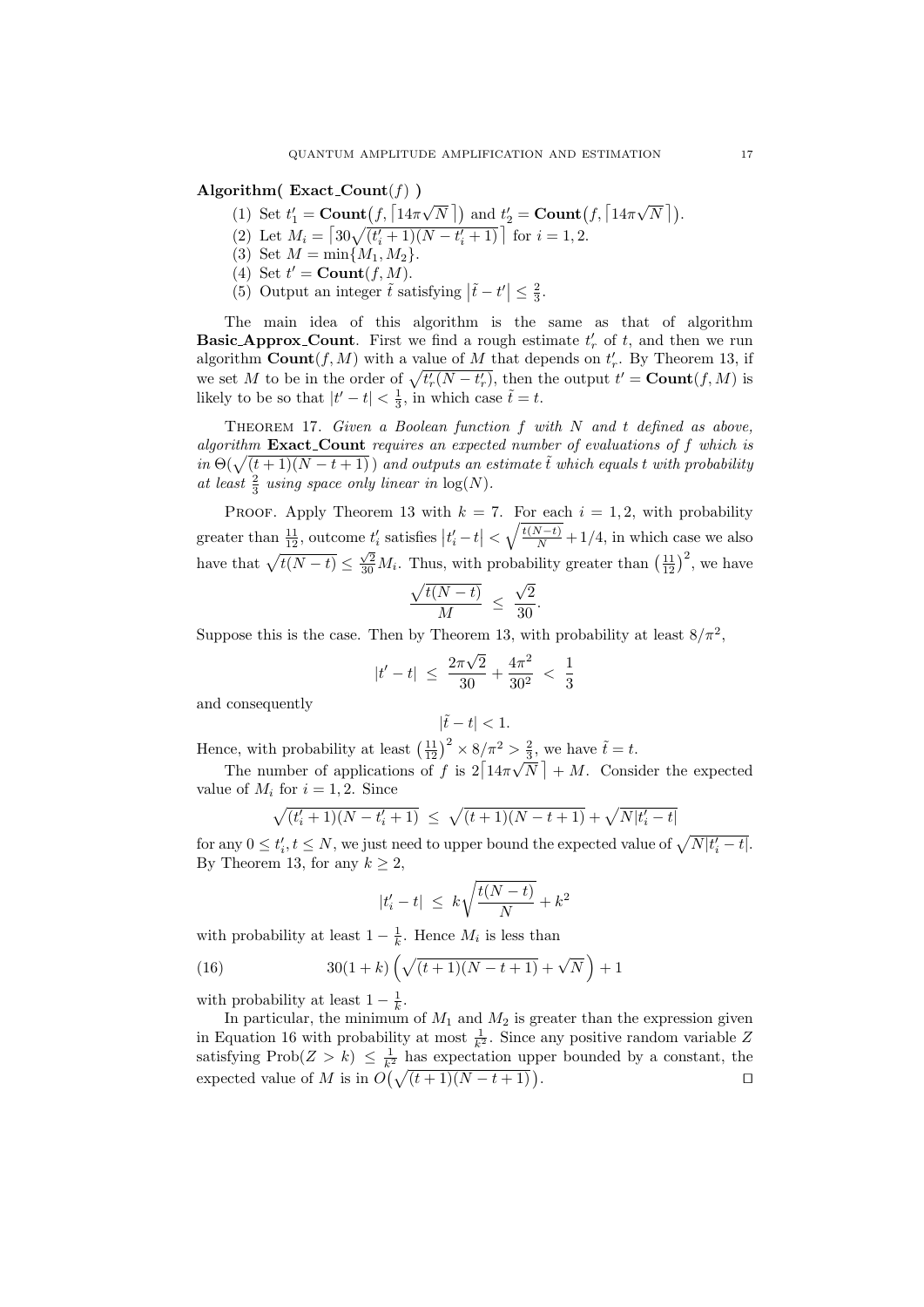It follows from Theorem 4.10 of [1] that any quantum algorithm capable of deciding with high probability whether or not a function  $f : \{0, 1, \ldots, N-1\} \rightarrow \{0, 1\}$ is such that  $|f^{-1}(1)| \leq t$ , given some  $0 < t < N$ , must query f a number of times which is at least in  $\Omega(\sqrt{(t+1)(N-t+1)})$  times. Therefore, our exact counting algorithm is optimal up to a constant factor.

Note also that successive applications of Grover's algorithm in which we strike out the solutions as they are found will also provide an algorithm to perform exact counting. In order to obtain a constant probability of success, if the algorithm fails to return a new element, one must do more than a constant number of trials. In particular, repeating until we get  $log(N)$  failures will provide an overall constant probability of success. Unfortunately, the number of applications of f is then in probability of success. Unfortunately, the number of applications of f is then in  $O(\sqrt{tN} + \log(N)\sqrt{N/t})$  and the cost in terms of additional quantum memory is prohibitive, that is in  $\Theta(t)$ .

### 5. Concluding remarks

Let  $f : \{0, 1, \ldots, N-1\} \rightarrow \{0, 1\}$  be a function provided as a black box, in the sense that the only knowledge available about  $f$  is given by evaluating it on arbitrary points in its domain. We are interested in the number of times that f must be evaluated to achieve certain goals, and this number is our measure of efficiency. Grover's algorithm can find the  $x_0$  such that  $f(x_0) = 1$  quadratically faster in the expected sense than the best possible classical algorithm provided the solution is known to be unique [8, 9]. We have generalized Grover's algorithm in several directions.

- $\Diamond$  The quadratic speedup remains when the solution is not unique, even if the number of solutions is not known ahead of time.
- $\circ$  If the number of solutions is known (and nonzero), we can find one quadratically faster in the worst case than would be possible classically even in the expected case.
- $\Diamond$  If the number t of solutions is known to be either 0 or  $t_0$ , we can tell which is the case with certainty, and exhibit a solution if  $t > 0$ , in a time in  $O(\sqrt{N/t_0})$  in the worst case. By contrast, the best classical algorithm would need  $N - t_0 + 1$  queries in the worst case. This is much better than a quadratic speedup when  $t_0$  is large.
- $\Diamond$  The quadratic speedup remains in a variety of settings that are not constrained to the black-box model: even if additional information about f can be used to design efficient classical heuristics, we can still find solutions quadratically faster on a quantum computer, provided the heuristic falls under the broad scope of our technique.
- $\Diamond$  We give efficient quantum algorithms to estimate the number of solutions in a variety of error models. In all cases, our quantum algorithms are proven optimal, up to a multiplicative constant, among all possible quantum algorithms. In most cases, our quantum algorithms are known to be quadratically faster than the best possible classical algorithm. In the case of counting the number of solutions up to relative error  $\varepsilon$ , our optimal quantum algorithm is quadratically faster than the best known classical algorithm for fixed  $\varepsilon$ , but in fact it is better than that when  $\varepsilon$  is not a constant. Since we do not believe that a super-quadratic quantum improvement for a non-promise black-box problem is possible, we conjecture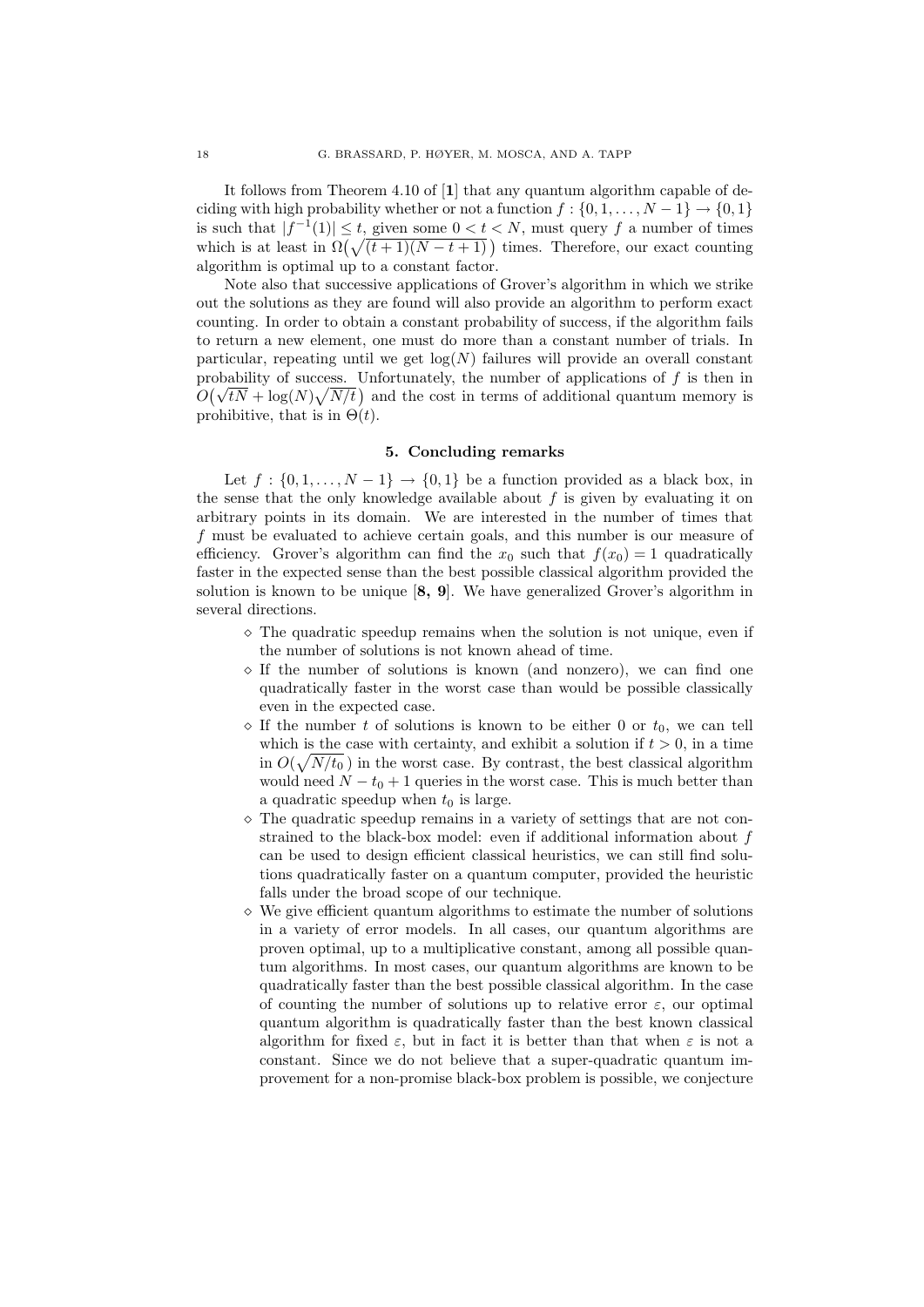that there exists a classical algorithm that uses a number of queries in  $O(\min\{M^2, N\})$ , where  $M = \sqrt{\frac{N}{\lfloor \varepsilon t \rfloor + 1}} + \frac{\sqrt{t(N-t)}}{\lfloor \varepsilon t \rfloor + 1}$  is proportional to the number of queries required by our optimal quantum algorithm. This conjecture is further supported by the fact that we can easily find a good estimate for  $M^2$ , without prior knowledge of t, using a number of classical queries in  $O(\frac{1}{\varepsilon} + \frac{N}{t+1})$ .

- We can amplify efficiently the success probability not only of classical search algorithms, but also of quantum algorithms. More precisely, if a quantum algorithm can output an x that has probability  $a > 0$  of being such that  $f(x) = 1$ , then a solution can be found after evaluating f an expected number of time in  $O(1/\sqrt{a})$ . If the value of a is known, a solution can be found after evaluating f a number of time in  $O(1/\sqrt{a})$  even in the worst case. We call this process amplitude amplification. Again, this is quadratically faster than would be possible if the quantum search algorithm were available as a black box to a classical algorithm.
- $\diamond$  Finally, we provide a general technique, known as *amplitude estima*tion, to estimate efficiently the success probability a of quantum search algorithms. This is the natural quantum generalization of the abovementioned technique to estimate the number of classical solutions to the equation  $f(x) = 1$ .

The following table summarizes the number of applications of the given function  $f$  in the quantum algorithms presented in this paper. The table also compares the quantum complexities with the classical complexities of these problems, when the latter are known. Any lower bounds indicated (implicit in the use of the "Θ" notation) correspond to those in the black-box model of computation. In the case of the efficiency of quantum counting with accuracy  $\varepsilon$ , we refer to the algorithm given below in the Appendix.

| Problem                              | Quantum Complexity                                                                                                                                                       | Classical Complexity |
|--------------------------------------|--------------------------------------------------------------------------------------------------------------------------------------------------------------------------|----------------------|
| Decision                             | $\Theta(\sqrt{N/(t+1)})$                                                                                                                                                 | $\Theta(N/(t+1))$    |
| Searching                            | $\Theta(\sqrt{N/(t+1)})$                                                                                                                                                 | $\Theta(N/(t+1))$    |
| Counting with error $\sqrt{t}$       | $\Theta(\sqrt{N})$                                                                                                                                                       |                      |
| Counting with accuracy $\varepsilon$ | $\Theta\left(\sqrt{\frac{N}{\lfloor \varepsilon t \rfloor + 1}} + \frac{\sqrt{t(N-t)}}{\lfloor \varepsilon t \rfloor + 1}\right) \mid O(\frac{1}{\varepsilon^2}N/(t+1))$ |                      |
| Exact counting                       | $\Theta\left(\sqrt{(t+1)(N-t+1)}\right)$                                                                                                                                 | $\Theta(N)$          |

We leave as open the problem of finding a quantum algorithm that exploits the structure of some searching or counting problem in a genuinely quantum way. By this, we mean in a way that is not equivalent to applying amplitude amplification or amplitude estimation to a classical heuristic. Note that Shor's factoring algorithm does this in the different context of integer factorization.

#### Acknowledgements

We are grateful to Joan Boyar, Harry Buhrman, Artur Ekert, Ashwin Nayak, Jeff Shallitt, Barbara Terhal and Ronald de Wolf for helpful discussions.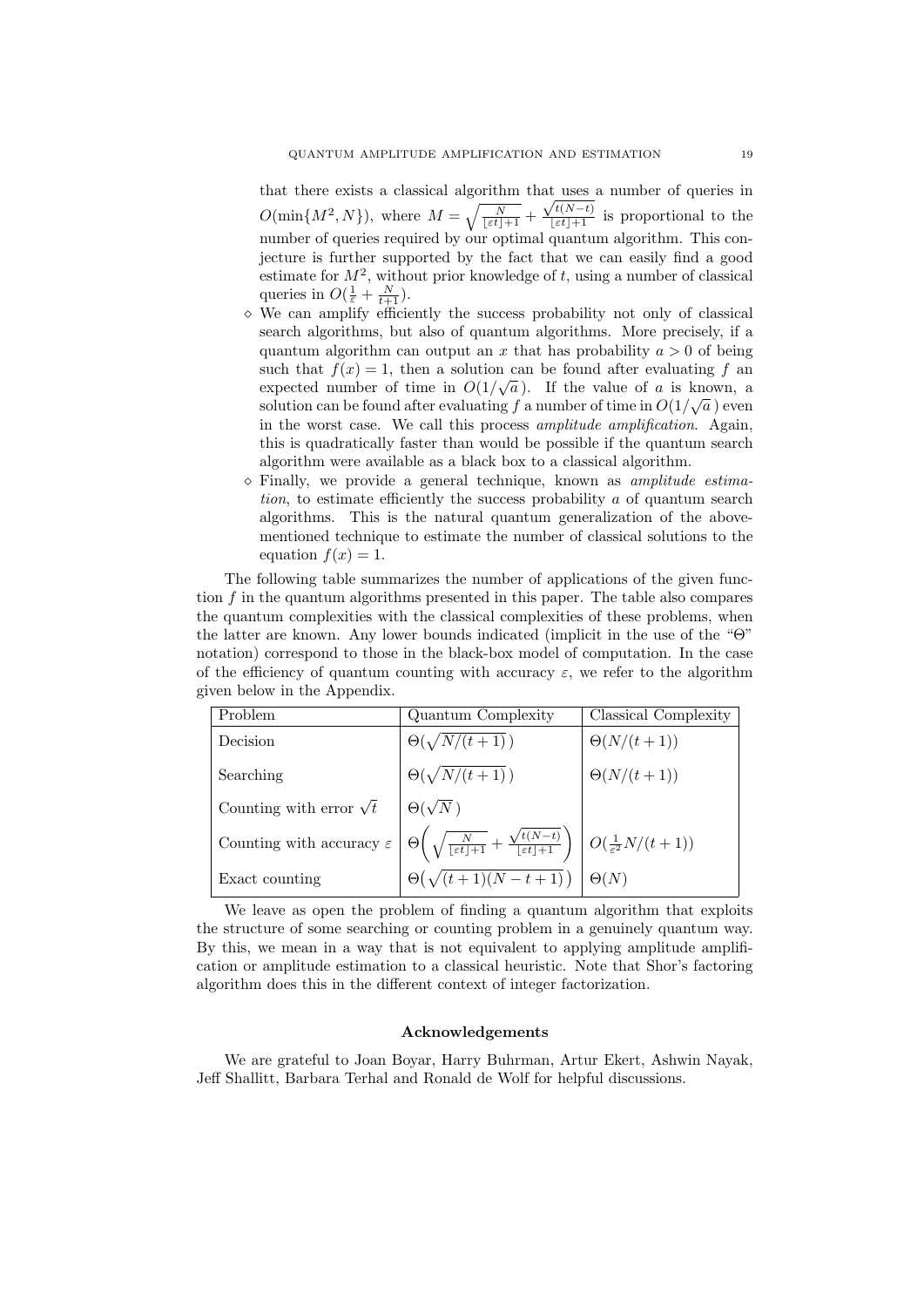# Appendix A. Tight Algorithm for Approximate Counting

Here we combine the ideas of algorithms Basic Approx Count and Exact Count to obtain an optimal algorithm for approximately counting. That this algorithm is optimal follows readily from Corollary 1.2 and Theorem 1.13 of Nayak and Wu [14].

THEOREM 18. Given a Boolean function  $f$  with  $N$  and  $t$  defined as above, and any  $\varepsilon$  such that  $\frac{1}{3N} < \varepsilon \leq 1$ , the following algorithm **Approx\_Count** $(f, \varepsilon)$  outputs an estimate  $\tilde{t}$  such that

$$
\left|\tilde{t}-t\right| \ \leq \ \varepsilon t
$$

with probability at least  $\frac{2}{3}$ , using an expected number of evaluations of f in the order of

$$
S = \sqrt{\frac{N}{\lfloor \varepsilon t \rfloor + 1}} + \frac{\sqrt{t(N-t)}}{\lfloor \varepsilon t \rfloor + 1}.
$$

If  $t = 0$  or  $t = N$ , the algorithm outputs  $\tilde{t} = t$  with certainty.

We assume that  $\epsilon N > 1/3$ , since otherwise approximately counting with accuracy  $\varepsilon$  reduces to exact counting. Set

(17) 
$$
S' = \min \left\{ \frac{1}{\sqrt{\varepsilon}} \sqrt{\frac{N}{t}} \left( 1 + \sqrt{\frac{N-t}{\varepsilon N}} \right), \sqrt{(t+1)(N-t+1)} \right\}
$$

and note that  $S' \in \Theta(S)$  where S is defined as in Theorem 18. The algorithm works by finding approximate values for each of the different terms in Equation 17. The general outline of the algorithm is as follows.

# Algorithm( Approx Count $(f, \varepsilon)$ )

- (1) Find integer  $L_1$  approximating  $\sqrt{N/(t+1)}$ .
- (2) Find integer  $L_2$  approximating  $\sqrt{(N-t)/(\varepsilon N)}$ .
- (3) Set  $M_1 = \frac{1}{\sqrt{\varepsilon}} L_1(1 + L_2)$ .
- (4) If  $M_1 > \sqrt{N}$  then find integer  $M_2$  approximating  $\sqrt{(t+1)(N-t+1)}$ . If  $M_1 \leq \sqrt{N}$  then set  $M_2 = \infty$ .
- (5) Set  $M = \min\{M_1, M_2\}.$
- (6) Set  $t' = \text{Count}(f, \lceil 10\pi M \rceil)$ .
- (7) Output an integer  $\tilde{t}$  satisfying  $|\tilde{t} t'| \leq \frac{2}{3}$ .

PROOF. To find  $L_1$ , we run steps 1 to 4 of algorithm **Basic\_Approx\_Count** and then set  $L_1 = \lceil 9\pi \times 2^l \rceil$ . A proof analogous to that of Theorem 15 gives that

- $L_1 > \sqrt{N/(t+1)}$  with probability at least 0.95, and
- the expected value of  $L_1$  is in  $\Theta\left(\sqrt{\frac{N}{t+1}}\right)$ .

This requires a number of evaluations of f which is in  $\Theta(L_1)$ , and thus, the expected number of evaluations of f so far is in  $O(S')$ .

In step 2, for some constant c to be determined below, we use  $2\left\lceil \frac{c}{\sqrt{\varepsilon}} \right\rceil$  evaluations of  $f$  to find integer  $L_2$  satisfying

- $L_2 > \sqrt{(N-t)/(\varepsilon N)}$  with probability at least 0.95, and
- the expected value of  $L_2$  is in  $O(\sqrt{(N-t+1)/(\varepsilon N)})$ .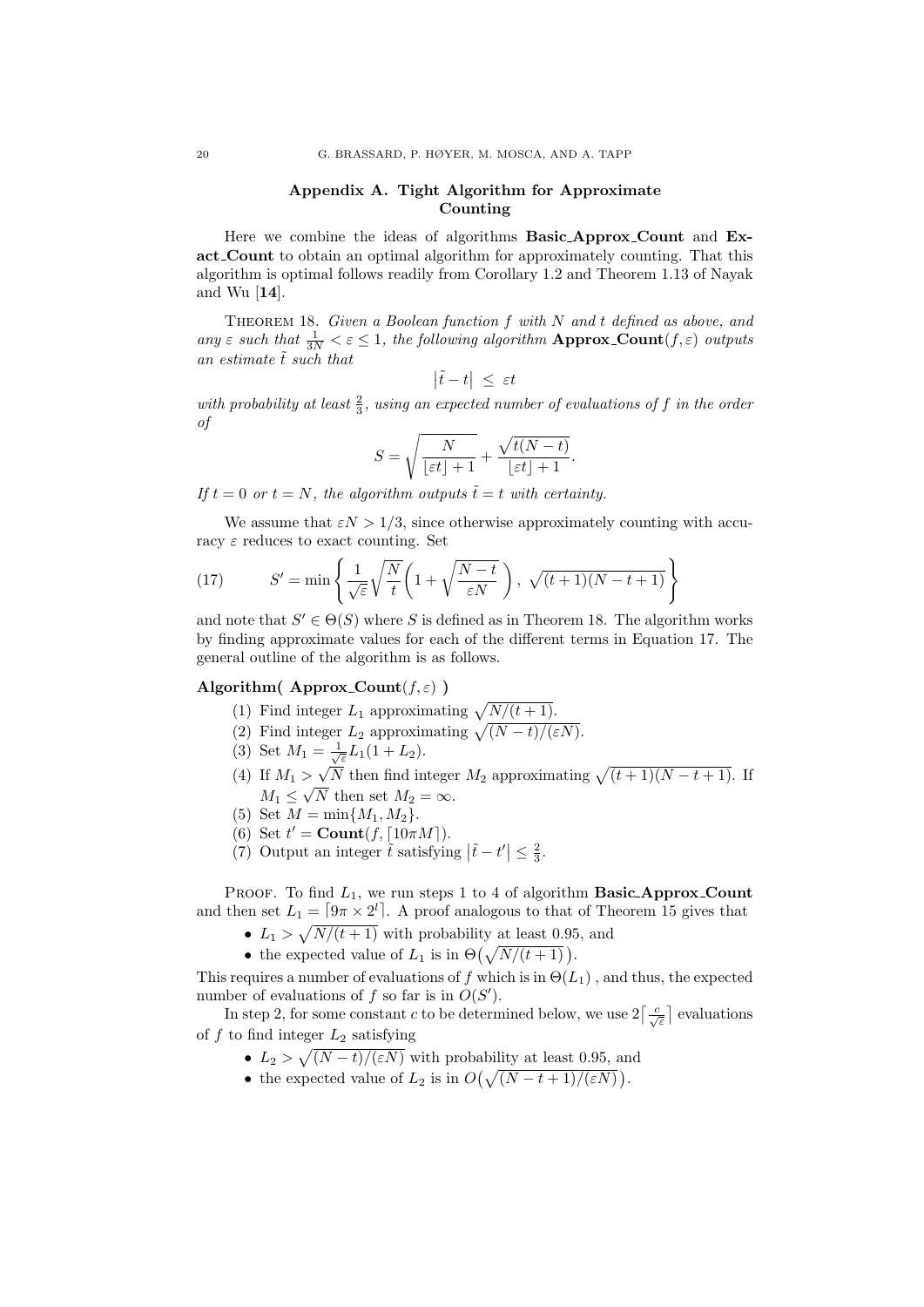Since  $N - t = |f^{-1}(0)|$ , finding such  $L_2$  boils down to estimating, with accuracy Since  $N - t = |f^{-1}(0)|$ , finding such  $L_2$  boils down to estimating, with accuracy in  $\Theta(\sqrt{\varepsilon})$ , the square root of the probability that f takes the value 0 on a random point in its domain. Or equivalently, the probability that  $\neg f$  takes the value 1, where  $\neg f = 1 - f$ . Suppose for some constant c, we run **Count** $(\neg f, \lceil \frac{c}{\sqrt{\varepsilon}} \rceil)$  twice with outputs  $\tilde{r}_1$  and  $\tilde{r}_2$ . By Theorem 13, each output  $\tilde{r}_i$   $(i = 1, 2)$  satisfies that

$$
\left| \sqrt{\frac{\tilde{r}_i}{\varepsilon N}} - \sqrt{\frac{N-t}{\varepsilon N}} \right| \leq \sqrt{\frac{2\pi k}{c}} \sqrt[4]{\frac{N-t}{\varepsilon N}} + \frac{\pi k}{c}
$$

with probability at least  $1 - \frac{1}{2(k-1)}$  for every  $k \geq 2$ . It follows that  $\tilde{r} =$  $\min\{\sqrt{\tilde{r}_1/(\varepsilon N)},\sqrt{\tilde{r}_2/(\varepsilon N)}\}\$ has expected value in  $O(\sqrt{(N-t+1)/(\varepsilon N)})$ . Setting  $k = 21$ ,  $c = 8\pi k$ , and  $L_2 = \lfloor 2\tilde{r} \rfloor + 1$ , ensures that  $L_2$  satisfies the two properties mentioned above. The number of evaluations of f in step 2 is in  $\Theta(\frac{1}{\sqrt{\varepsilon}})$  which is in  $O(S')$ .

In step 3, we set  $M_1 = \frac{1}{\sqrt{\varepsilon}} L_1(1 + L_2)$ . Note that

- $M_1 > \frac{1}{\sqrt{\varepsilon}} \sqrt{\frac{N}{t+1}} \left(1 + \sqrt{\frac{N-t}{\varepsilon N}}\right)$  with probability at least 0.95<sup>2</sup>, and
- the expected value of  $M_1$  is in the order of  $\frac{1}{\sqrt{\varepsilon}}\sqrt{\frac{N}{t+1}}\left(1+\sqrt{\frac{N-t+1}{\varepsilon N}}\right)$ .

In step 4, analogously to algorithm **Exact\_Count**, a number of evaluations of In step 4, analogously to algorithm **Exact\_Cou**  $f$  in  $\Theta(\sqrt{N})$  suffices to find an integer  $M_2$  such that

- $M_2 > \sqrt{(t+1)(N-t+1)}$  with probability at least 0.95, and
- the expected value of  $M_2$  is in  $\Theta\left(\sqrt{(t+1)(N-t+1)}\right)$ .

Fortunately, since  $\sqrt{(t + 1)(N - t + 1)} \ge \sqrt{N}$ , we shall only need  $M_2$  if  $M_1 >$ √ N. We obtain that, after step 5,

•  $M$  is greater than

$$
\min\left\{\frac{1}{\sqrt{\varepsilon}}\sqrt{\frac{N}{t+1}}\left(1+\sqrt{\frac{N-t}{\varepsilon N}}\right),\sqrt{(t+1)(N-t+1)}\right\}
$$

with probability at least  $0.95^3 > 0.85$ , and

• the expected value of M is in  $O(S')$ .

To derive this latter statement, we use the fact that the expected value of the minimum of two random variables is at most the minimum of their expectation.

Finally, by Theorem 13, applying algorithm  $\text{Count}(f, \lceil 10\pi M \rceil)$  given such an M, produces an estimate t' of t such that  $|t'-t| \leq \frac{\varepsilon t}{3}$  (which implies that  $|\tilde{t} - t| \leq \varepsilon t$ ) with probability at least  $8/\pi^2$ . Hence our overall success probability is at least  $0.85 \times 8/\pi^2 > 2/3$ , and the expected number of evaluations of f is in  $O(S')$ .  $\Box$ 

#### References

- [1] Beals, Robert, Harry Buhrman, Richard Cleve, Michele Mosca and Ronald de Wolf, "Quantum lower bounds by polynomials", Proceedings of 39th Annual Symposium on Foundations of Computer Science, November 1998, pp. 352 – 361.
- [2] BENNETT, Charles H., "Notes on the history of reversible computation", IBM Journal of Research and Development, 1988, Vol. 32, pp.  $16-23$ .
- [3] Boyer, Michel, Gilles Brassard, Peter Høyer and Alain Tapp, "Tight bounds on quantum searching", Fortschritte Der Physik, special issue on quantum computing and quantum cryptography, 1998, Vol. 46, pp. 493 – 505.